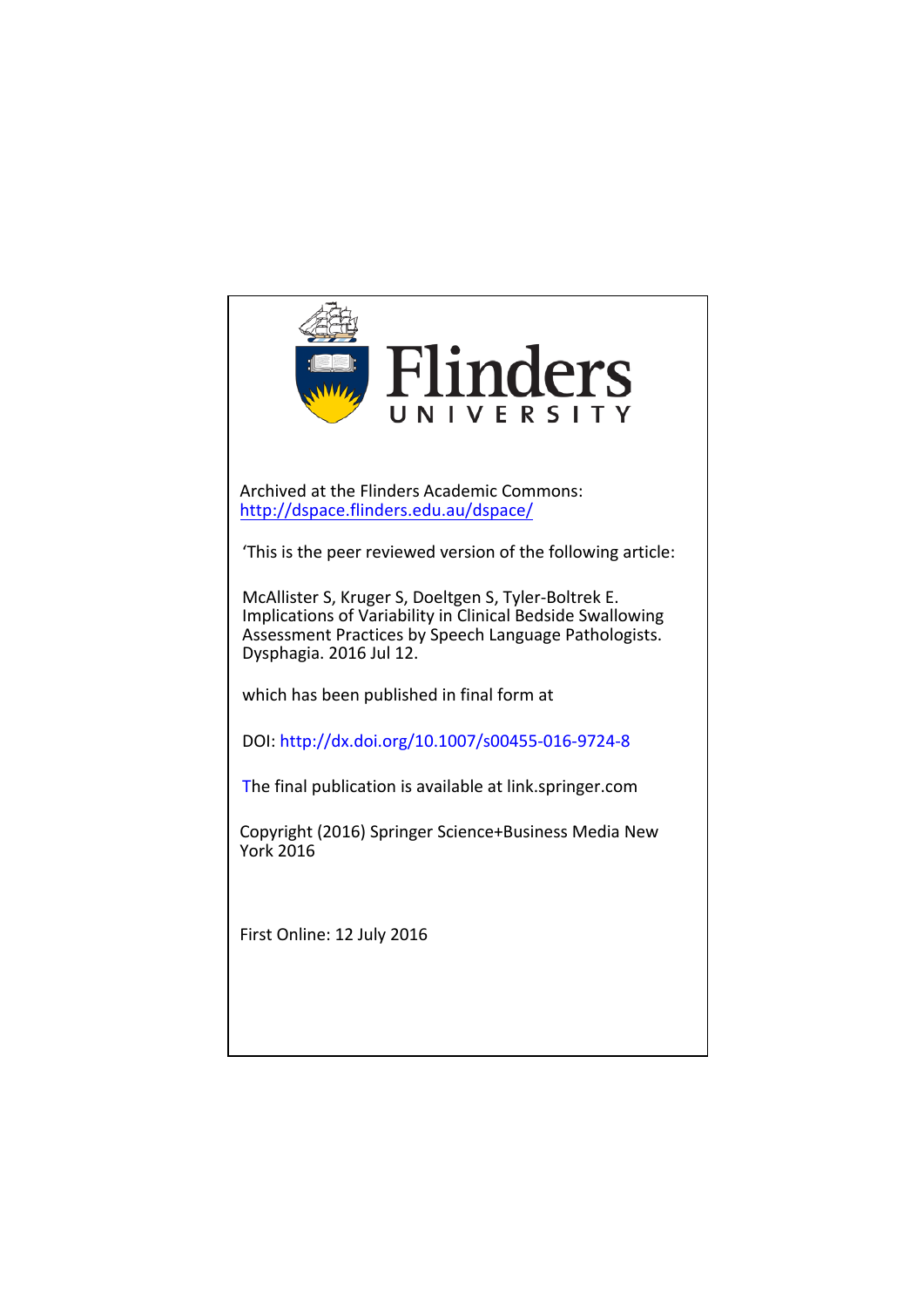# **PRE-PUBLICATION VERSION**

**Running title:** Variability in clinical bedside swallowing assessment

## **Title**

Implications of variability in clinical bedside swallowing assessment practices by speech language pathologists

# **Authors**

Sue McAllister, PhD1 Samantha Kruger, BSp<sup>2</sup>, Grad. Cert. (Public Sector Management) Sebastian Doeltgen, PhD<sup>1</sup> Emma Tyler-Boltrek, BSp2 <sup>1</sup>Speech Pathology, School of Health Sciences, Flinders University of South Australia, Adelaide, South Australia <sup>2</sup>Speech Pathology and Audiology, Flinders Medical Centre, Southern Areal Local Health Network, Adelaide, South Australia

Reprint requests to: Associate Professor Sue McAllister Speech Pathology School of Health Sciences Flinders University of South Australia GPO Box 2100 Adelaide 5001, South Australia +61 8 7221 8823

# **Acknowledgements**

Our grateful thanks to our speech language pathology colleagues for their support for and diligent participation in this research.

This research was conducted without financial support.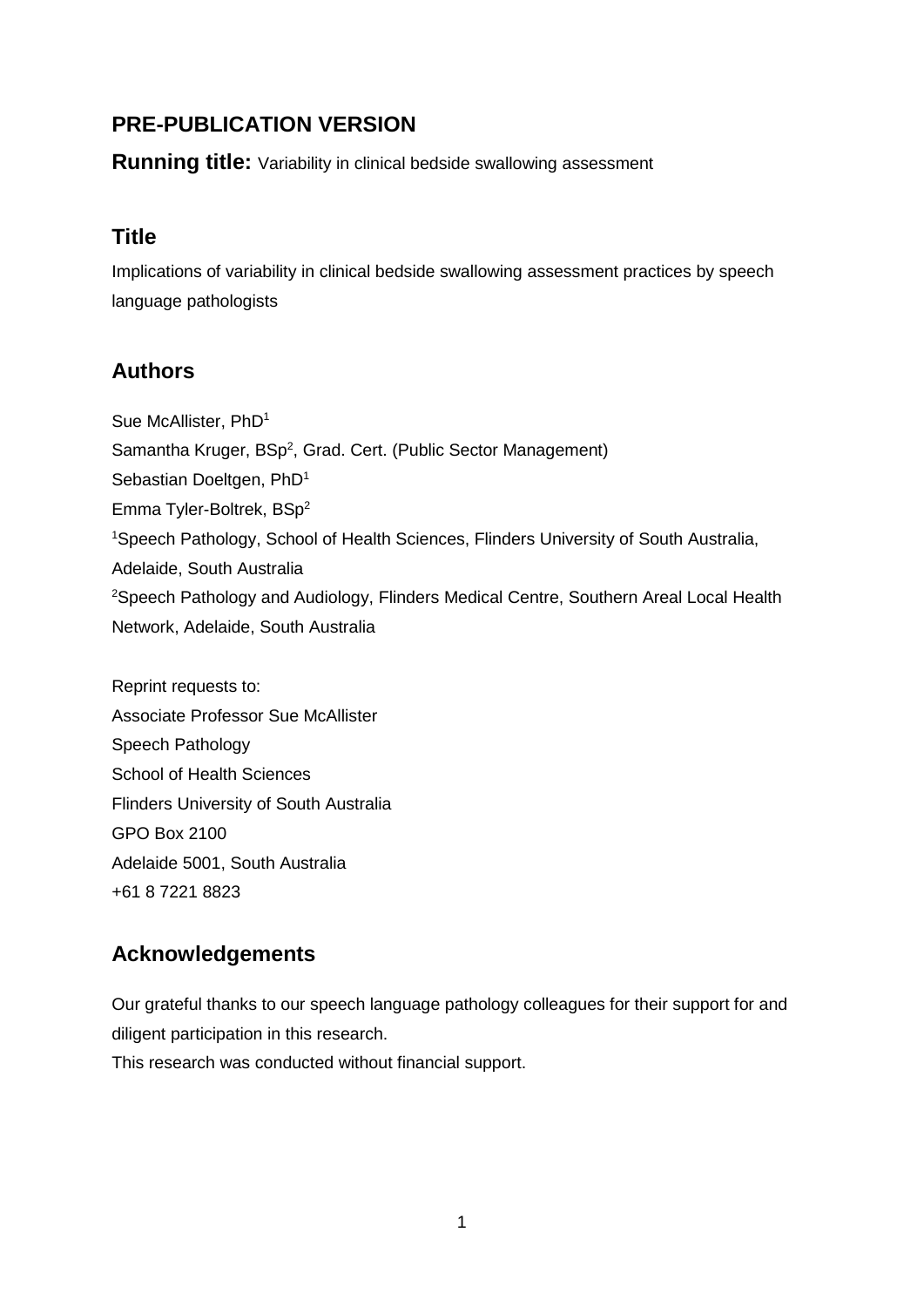## **Abstract**

Speech language pathology (SLP) clinical bedside swallowing assessments (CBSA) are a cornerstone of quality care for patients in acute hospitals who have dysphagia. The CBSA informs clinical diagnosis and decisions regarding further instrumental assessment, and is used to develop a management plan and monitor progress. However, self-report and retrospective research shows that SLPs are highly variable in their use of assessment components considered by experts to be important for quality CBSA, casting doubt on the validity and reliability of CBSA. This prospective study describes the components included by SLPs when designing a standardised evidence-based dysphagia assessment protocol for acute care patients and observed patterns of component use. The findings confirm that SLPs use the CBSA for multiple purposes beyond diagnosis of aspiration risk and dysphagia presence/severity. They are highly variable in their use of certain components, but also demonstrate consistent use of a core set. It is apparent that SLPs prioritise the application of clinical reasoning to tailor their CBSA to the patient over following a highly structured itembased protocol. The variability in component use likely reflects a complex clinical reasoning process that draws on a wide variety of information combined with expert knowledge as is also observed in many other medical specialties. Rather than promoting the standardisation of CBSA protocols that constrain SLP practice to strict item-based assessment protocols, consideration should be given to promoting the value of, and facilitating the clinical reasoning process that supports the utility of, the CBSA for diagnosis, patient-centred management and treatment planning.

# **Keywords**

deglutition; deglutition disorders; clinical bedside assessment; clinical reasoning; dysphagia; validity

## **Introduction**

Management of dysphagia for patients admitted to acute hospitals is a core component of quality care, as dysphagia often has a severe impact on patient health outcomes, including aspiration pneumonia, malnutrition and dehydration [1-3]. Allied health professionals, particularly speech language pathologists (SLP), are commonly an integral part of this assessment management process, and clinical bedside swallowing assessments (CBSA) are the foundation of their practice. CBSA provide information on the patient's swallowing (dis)ability, inform decisions regarding further instrumental assessment, and are used to develop a management plan and monitor progress [4-6]. Specifically, SLPs aim to minimise risks to health by evaluating and ameliorating the risk of aspiration and maximise safe consumption of food and water. Strategies include diet modification, positioning, swallowing

<sup>2</sup>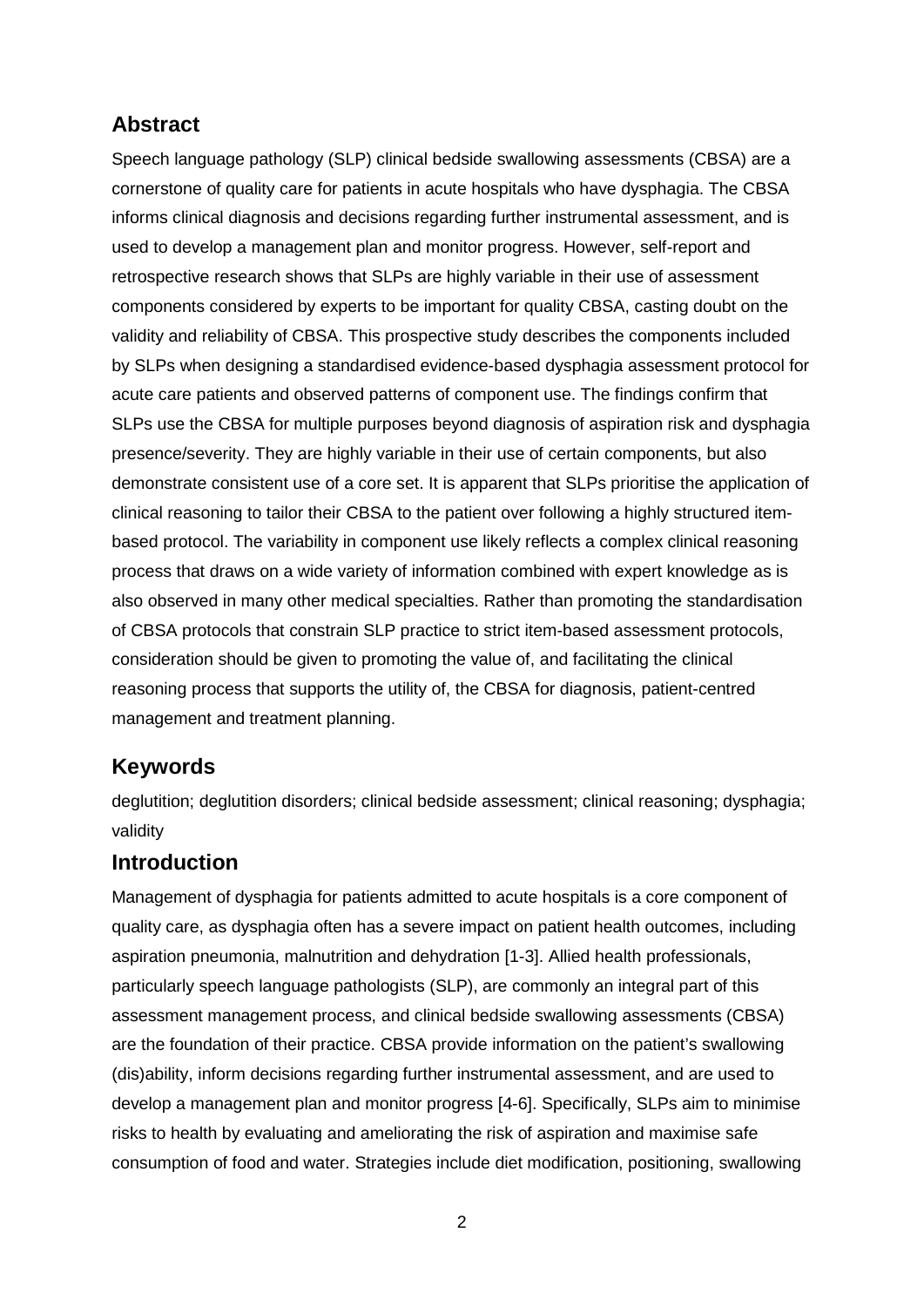techniques or mealtime strategies. SLP intervention may also include therapy that aims to restore safe swallowing by improving airway protection mechanisms and oropharyngeal function. SLPs use the CBSA to inform this process by identifying the likelihood of aspiration, characterising the nature of the swallowing difficulty and making a determination regarding severity and risk [5,6]. This informs decision-making regarding referral for further investigation, intervention planning and monitoring of progress.

However, there is considerable variation with regard to the components SLPs self-report as routinely included in this assessment process [7-11]. The few standardised protocols available are either screening tools [12,13] or have been validated only on patients poststroke [14]. In addition, the majority of research on clinical dysphagia assessment has narrowly focused on the utility of various combinations of examination items within the CBSA for reliably predicting if a patient will be identified as aspirating on instrumental assessments [15]. The broader aspects of SLP CBSA practices have received limited attention and have focussed on standardising and validating assessment practices [14] or identifying what components SLPs self-report as including in their CBSA. Interestingly, SLPs themselves report that less than half of the components of bedside assessments that are considered important are used 'usually/always' [7-11]. These findings have led to a call for increased consistency in clinical practice via standardisation of the clinical examination to manage this variability. The assumption is that this will improve the quality of assessment practice and therefore patient outcomes, as well as yield reliable measures for intervention research.

The Mann Assessment of Swallowing Ability (MASA) [14] is the only current diagnostic bedside assessment tool that was originally designed to address the broader focus of CBSA by SLPs, having been standardised and validated with patients in a rehabilitation setting after their first stroke. However, SLPs also omit assessment components even when using a standardised and validated protocol like the MASA [16]. In a retrospective investigation into the utility of the MASA for diagnosing the presence/absence of aspiration in a mixed nonstroke population in an acute hospital, 79 of the 168 cases selected for review had up to five components omitted [16]. This is particularly striking given the finding that SLPs' clinical judgement, as represented by ordinal ratings on completion of the MASA, had good sensitivity when compared to instrumental findings, even though they were frequently made on 'incomplete' bedside assessments. Gonzalez-Fernandez et al. [16] suggest that these patterns of component omission were non-random and were likely to be due to SLPs' decision-making regarding a component's perceived relevance for their diagnostic reasoning.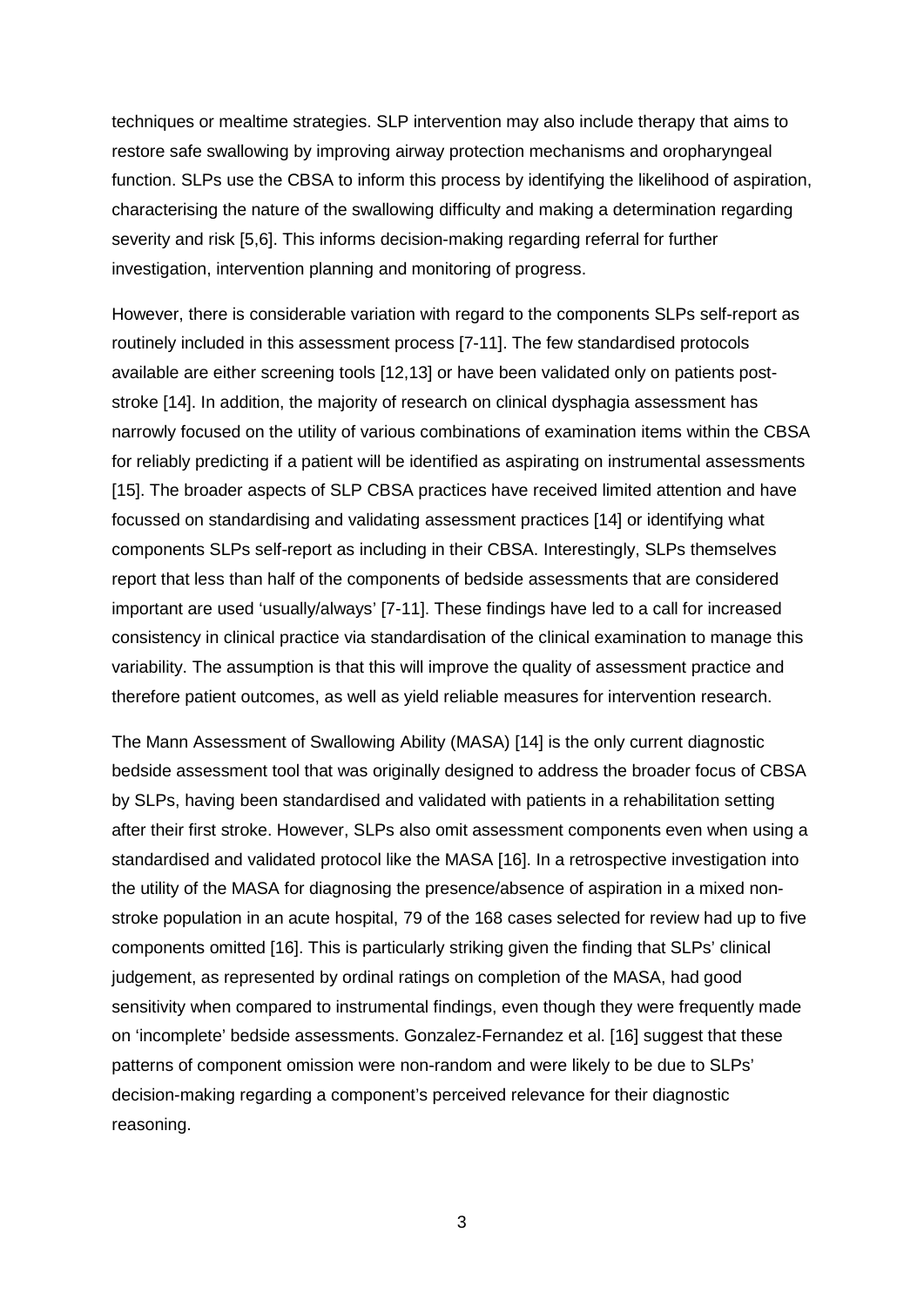This pattern of omitting assessment components aligns with SLPs' reported patterns of assessment practice. Furthermore, the suggestion that these patterns are non-random is supported by the considerable similarity across self-report studies regarding the components that 90% of SLPs across Ireland, the UK, the USA and Australia reported that they do 'usually/always' use (see Table 1) [7-11]. Across these studies, it has been speculated that components may have been less frequently used because the research evidence is not strong or has ruled them out as irrelevant (e.g., gag reflex, cervical auscultation), the survey components were ambiguous (e.g., whether speech and language screening was conducted meant informally or via a standardised assessment) or SLPs may not have had access to required training (e.g., indirect laryngoscopy). When interviewed about their self-reported use of assessment components, respondents stated that they were influenced by their knowledge of the current evidence base, accepted practice in their workplace, the aetiology of the dysphagia and relevant medical conditions, and individual SLP characteristics, such as education and experience [11]. These respondents also noted that they would omit components if they thought the information derived would not add information that would change their management of the patient. This supports the suggestion that patterns of usage of clinical assessment components were logically based on a clinical decision-making process. The SLP would start broadly with the more commonly used components and probe with less commonly used components until a decision was reached regarding the diagnosis and intervention plan or whether further instrumental assessment was required [8]. This process mirrors those used in other disciplines, such as medicine, where clinical examinations and history-taking are guided by an overall evidence-based framework to gather information to make a diagnostic judgement or decision for referral for further instrumental assessment; for example, in the clinical assessment of pneumonia [17]. Therefore, good CBSA practice by SLPs is characterised by an efficient decision-making process that determines which components are relevant for a specific patient presentation and therefore should be used. This hypothesis appears to be borne out by the overall similarity in the assessment components that SLPs report using during CBSA across studies conducted in Ireland, the USA, the UK and Australia (see Table 1) and may account for the variability in using some components with all patients.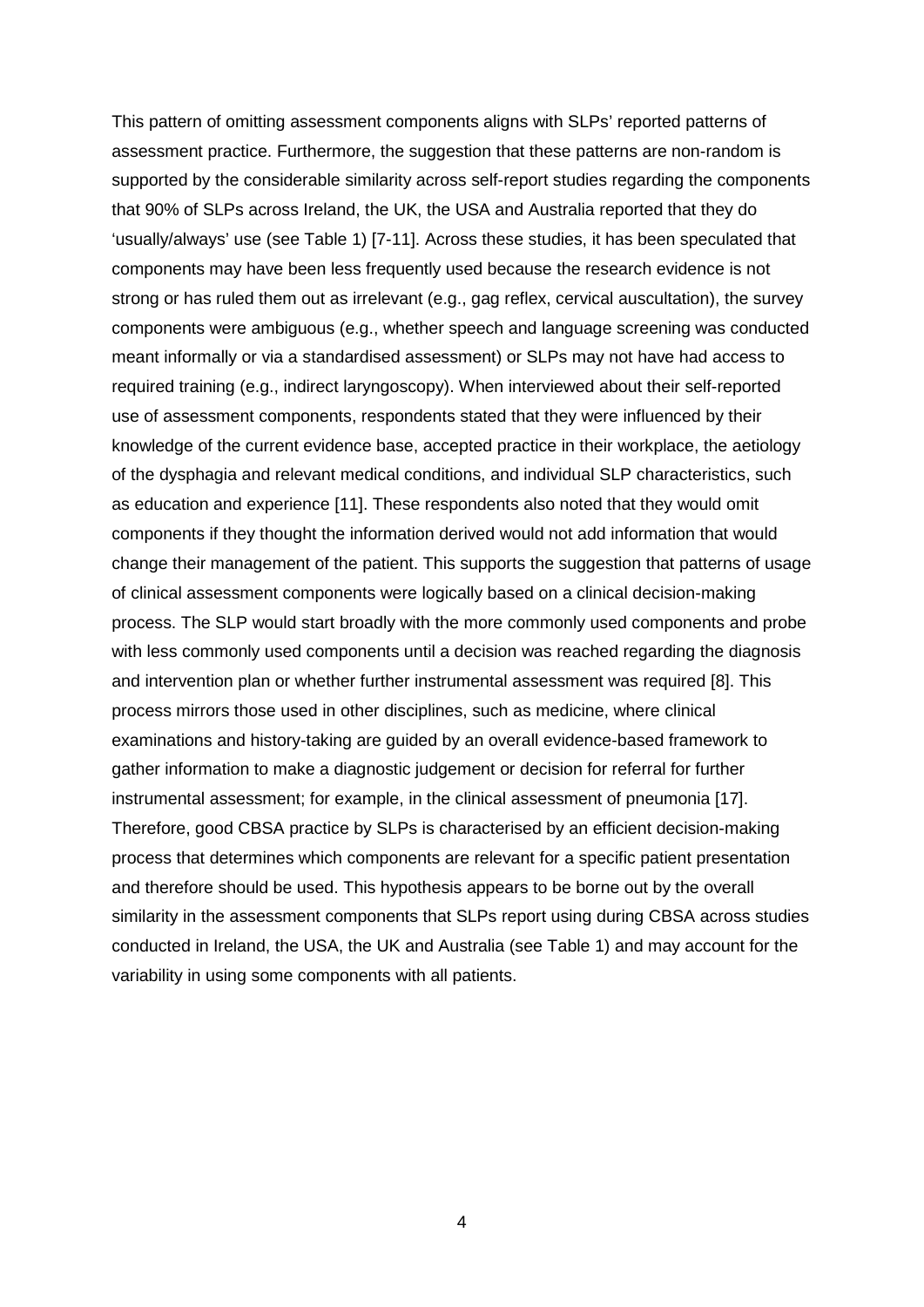|                                                    | <b>Mathers-</b><br>Schmidt &<br>Kurlinksi,<br>2003 [7] | Pettigrew &<br>O'Toole,<br>2007 [10] | <b>Bateman et</b><br>al., 2007 [9] | Vogels et al.,<br>2015<br>$[11]$           |
|----------------------------------------------------|--------------------------------------------------------|--------------------------------------|------------------------------------|--------------------------------------------|
| Patient history                                    | Yes                                                    | Yes                                  | Yes (5/6<br>elements) <sup>a</sup> | <b>Yes</b> (2/6)<br>elements) <sup>a</sup> |
| Patient interview/patient<br>perception of problem | Yes                                                    | Yes                                  | <b>No</b>                          | <b>No</b>                                  |
| Assessment of mental status                        | Yes                                                    | No                                   | <b>No</b>                          | Yesb                                       |
| Oral motor examination                             |                                                        |                                      |                                    |                                            |
| Adequacy of dentition for<br>chewing               | Yes                                                    | Yes                                  | Yes                                | Yes                                        |
| Structural/function oral motor<br>examination      | Yes                                                    | Yes                                  | Yes                                | Yes                                        |
| Presence strength of volitional<br>cough           | Yes                                                    | Yes                                  | Yes                                | Yes                                        |
| <b>Oral trials</b>                                 |                                                        |                                      |                                    |                                            |
| Adequacy of lip seal                               | Yes                                                    | Yes                                  | Yes                                | Yes                                        |
| Judgement of efficiency of oral<br>movements       | Yes                                                    | Yes                                  | Yes                                | Yes                                        |
| Assessment of vocal quality<br>pre/post swallow    | Yes                                                    | Yes                                  | Yes                                | n/a                                        |
| Adequacy/strength of laryngeal<br>excursion        | Yes                                                    | Yes                                  | Yes                                | Yes                                        |
| Judgement of pharyngeal delay                      | Yes                                                    | Yes                                  | $\overline{Yes}$                   | ?Yes                                       |
| Use of a variety of bolus types                    | Yes                                                    | Yes                                  | Yes                                | Yes                                        |
| Management of oral secretions                      | n/a                                                    | n/a                                  | Yes                                | Yes                                        |

### **Table 1: Clinical bedside assessment components that SLPs self-report using**

aLater research divided 'patient history' into six elements: drug, social and medical history, and hydration, nutritional and respiratory status

b'Patient's ability to participate' is assumed to equate to 'mental status'

In summary, self-report and retrospective research has found that SLPs omit assessment components that are considered by experts to be important for quality CBSA. This pattern may be intentional and may be related to factors important for high quality clinical practice. In particular, it suggests engagement in a logical and efficient decision-making process that determines which history and clinical examination components are relevant given the patient's presentation and should be used during an assessment. However, the actual patterns of assessment practice by SLPs using a standardised CBSA protocol designed by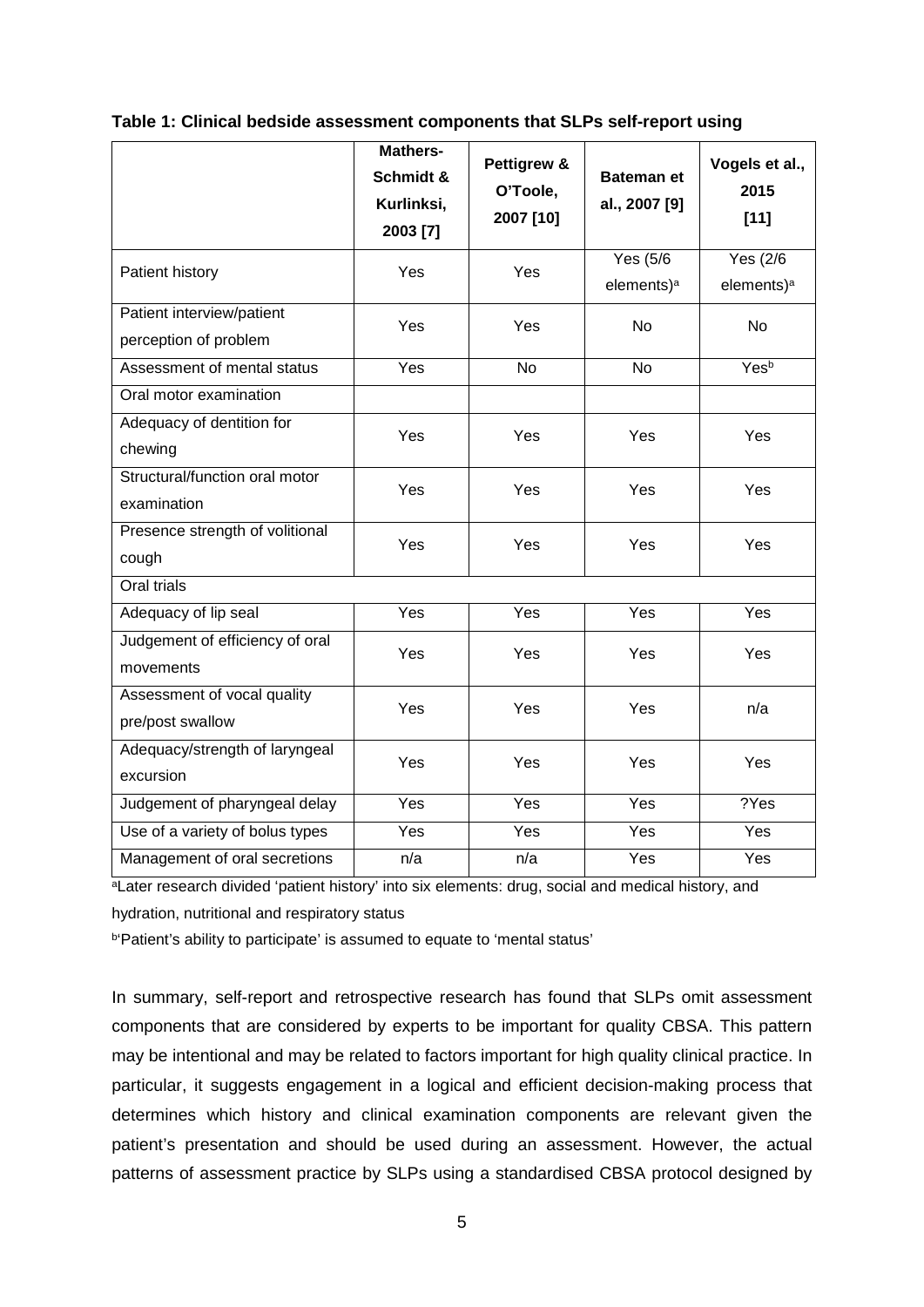clinicians to be relevant for use with patients in an acute care hospital remains to be evaluated. This study aimed to prospectively identify these assessment patterns and sought to answer the following research question: What components of an SLP-developed standardised CBSA protocol are consistently used in practice by SLPs in an acute care hospital with patients who have mixed aetiologies?

# **Method**

## **Research environment**

This research was conducted at a 600-bed acute hospital in a major Australian city. Admitted patients who are suspected of having dysphagia are routinely referred to a SLP, who is part of a multi-disciplinary team and who conducts the CBSA. The area health service ethics board was consulted prior to commencement of data collection and advised that the proposed data collection constituted a quality improvement activity and did not require ethics review. The research team adhered to the Australian National Health and Medical Research Council guidelines [18] and the Declaration of Helsinki for ethical conduct [19].

## **Bedside assessment protocol**

SLPs identified that there were variations in how CBSAs were being conducted within their group and developed a consensus on the components to be included in the trial protocol that closely matched typical practice. The selected components represented two aspects of the assessment:

- 1. Procedural and established best practice<sup>1</sup> elements; e.g., history taking, summary of assessment findings, recommendations and plans [6].
- 2. Direct assessment of dysphagia with components derived from:
	- a. The MASA: validated components and assessment processes (see description below) were identified as potentially appropriate for use with a heterogeneous acute care patient group and matched current CBSE practices [14].
	- b. Cranial nerve examination to determine the precise nature of impairments and underlying neurological correlates [6,20].

A standard protocol combining these assessment items in an order that reflected the current practice of the SLPs at that hospital and which was suitable for inclusion in medical files was

<sup>&</sup>lt;sup>1</sup> Mills E, Nimmo L (2012) Speech pathology acute adult dysphagia management competency training programme. Adelaide Local Health Networks, Adelaide -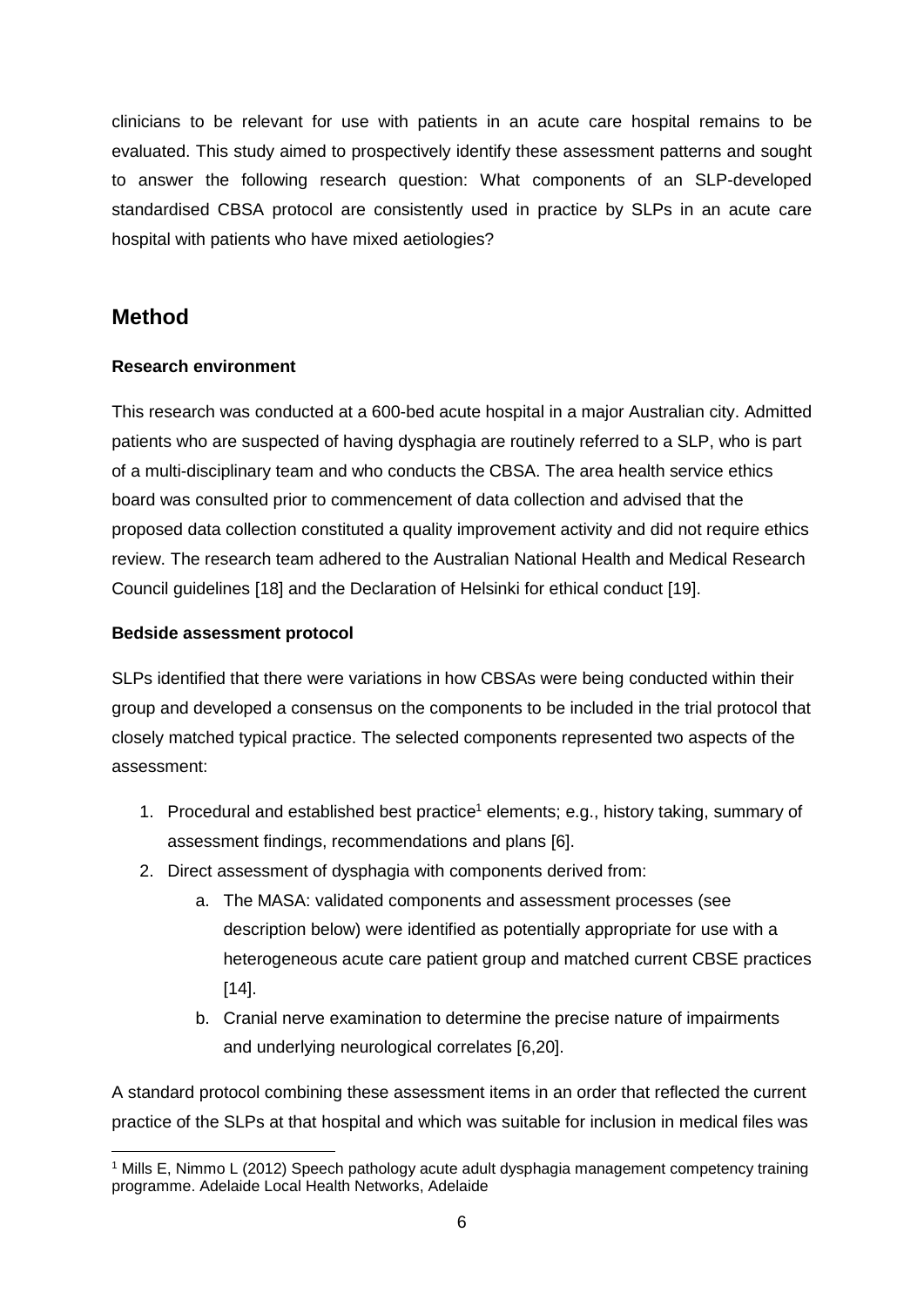developed based on consensus. This protocol, operationally termed the Speech Pathology Initial Dysphagia Assessment (SPIDA), was trialled and modified twice until the current format was established. The scoring process and the 3–5 point rating scales for the MASA components remained as per the technical manual. Additional cranial nerve assessment components were rated as 'normal/abnormal'. Provision was made for comments against all aspects of the assessment process. See Appendix 1 for the *pro forma* SPIDA. All SLPs participated in a two-hour training session on using the protocol and were instructed to use all assessment components with all patients.

### **Sampling**

The SLPs were instructed to use the SPIDA for all initial swallowing assessments, regardless of diagnosis, for the six-month data collection period. All SLPs working in the five tertiary hospitals in the state are evaluated against the same state-wide acute dysphagia competency framework<sup>1</sup>. The SLPs in this study were credentialed for independent practice in acute dysphagia assessment and management using this framework and had satisfactorily demonstrated competence endorsed under supervision. The SLPs recorded their assessment during and immediately after seeing the patient, photocopied it, placed the original in the patient's medical records and filed the copy in a secure collection box on their return to the SLP offices.

#### **Data entry**

Data were entered into Microsoft Access® database (Microsoft, 2007). SLP students on research internships (N=6) double-entered all data on each SPIDA under the supervision of the authors. Fidelity of data entry was further checked by a professional staff member with expertise in Access®.

#### **Analysis**

Descriptive analyses were conducted using SPSS® (IBM, 2013) to investigate patterns of component use and rating behaviours.

## **Results**

#### **Return rate**

An estimated return rate was calculated retrospectively and conservatively, based on the number of patients admitted to the hospital whose files were centrally coded as having been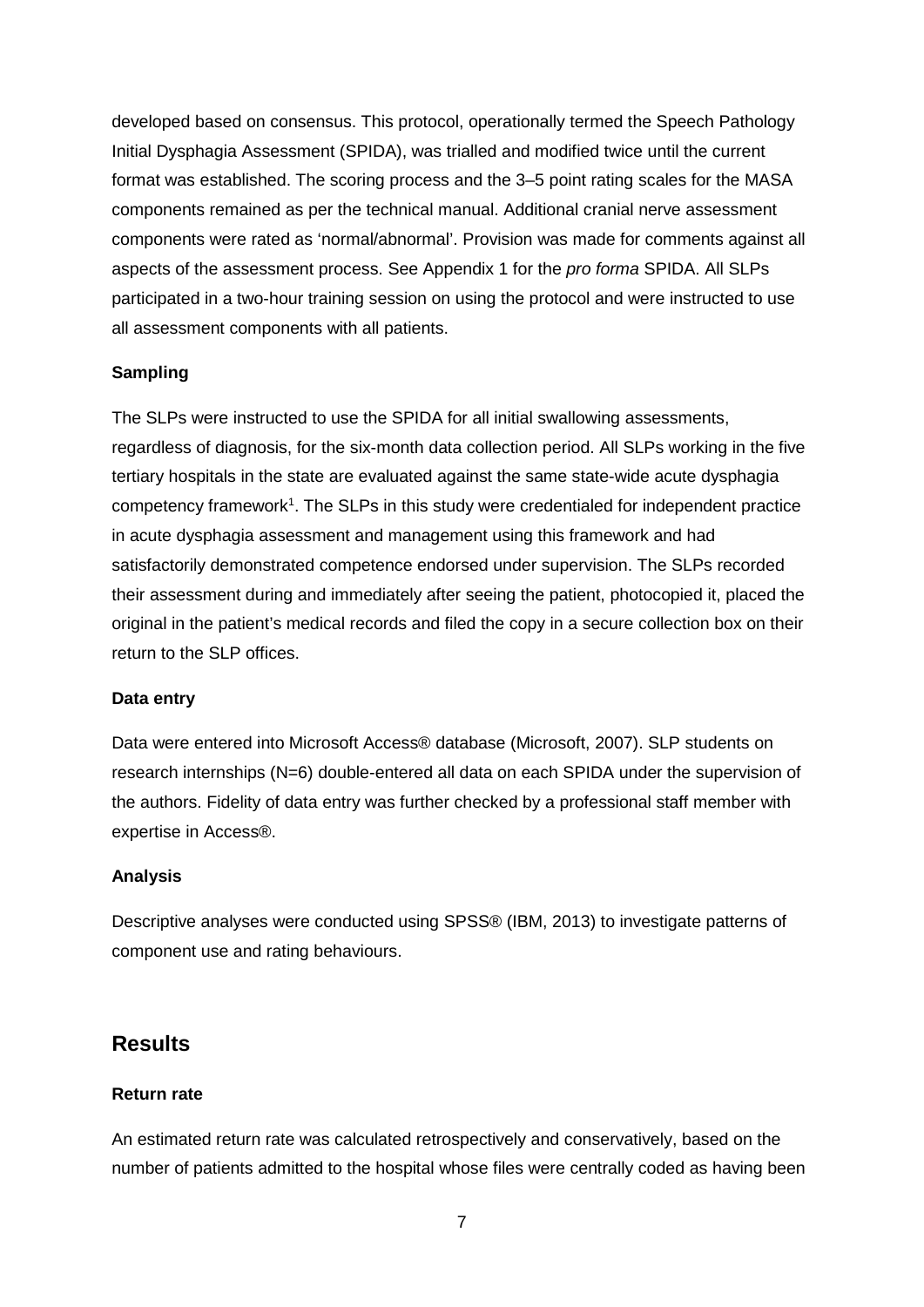referred for a dysphagia assessment and who had no previous assessments during their admission. The maximum number of inpatients who could have been included in this data collection was 516. The total number of patient SPIDA forms submitted for analysis was 308, a minimum estimated return rate of 60%. SLPs stated that forms were not returned due to practical constraints (e.g., forgot to bring the SPIDA to the bedside or photocopy it) or because they chose an alternative assessment process tailored to the patient's specific presentation (e.g., if the patient was intubated or non-compliant with standard assessment processes due to cognitive deficits).

### **Population**

The population was representative of patients usually referred for dysphagia assessments at this service. They had mixed diagnoses and were elderly, with 75% of the sample aged 73 years or above and a median age of 82 years. The majority of the sample stayed longer than average for this hospital (75% admitted six or more days), with a median stay of 12 days and 40% being considered long-stay (>12 days). Sixty-two patients (20.1%) were admitted with a first-time stroke.

### **Patterns of assessment component use and ratings**

### *Procedural and practice components*

The majority of these components (17/26) were completed by the SLPs more than 90% of the time (see Table 2). Six of the nine elements completed less than 90% of the time relied on information being available from case notes and/or colleagues; three related to SLPdirected practices (SLP-associated diagnoses, long- and short-term goals).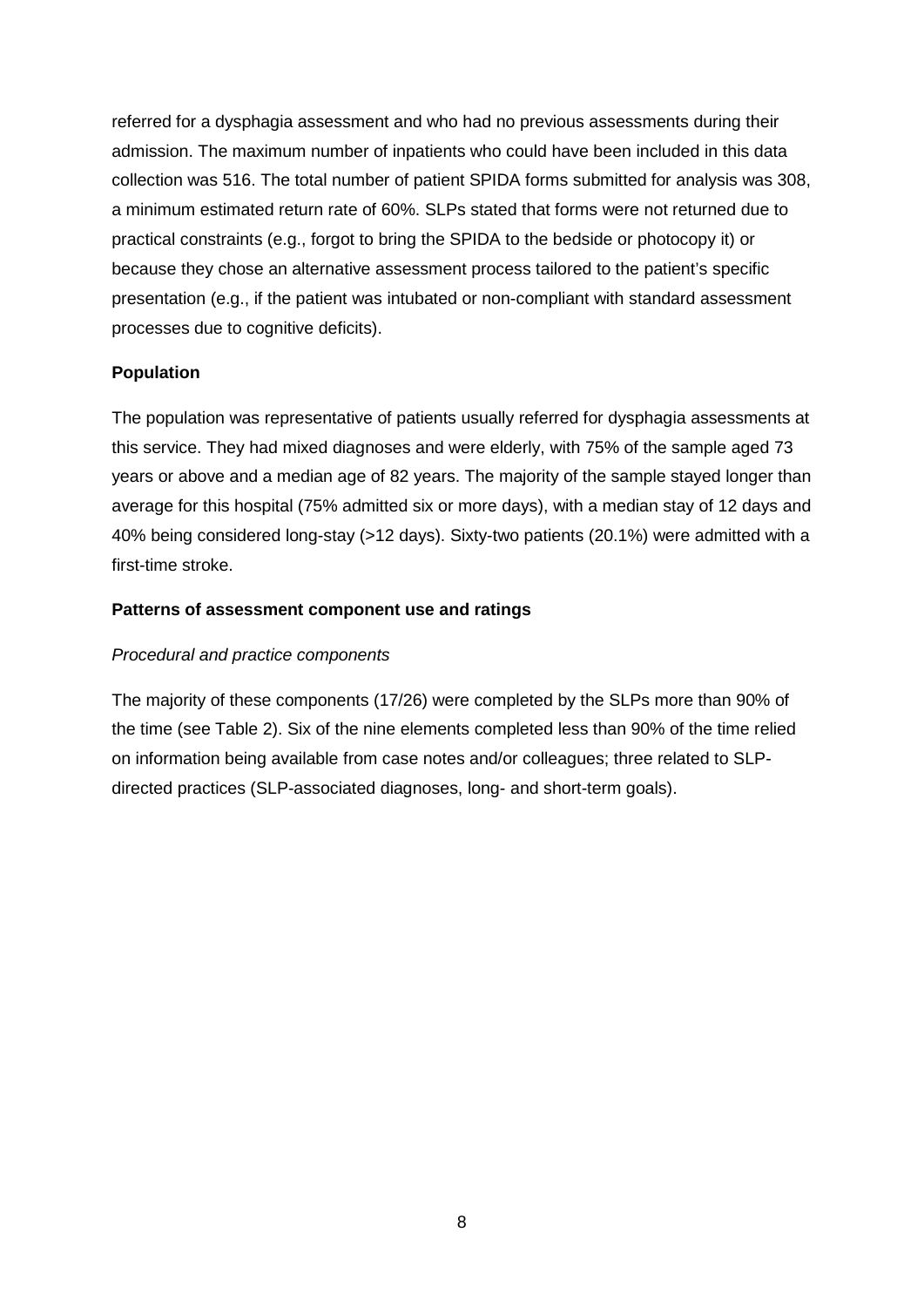| Table 2: Completion rates for each procedural and practice component |  |  |
|----------------------------------------------------------------------|--|--|
|----------------------------------------------------------------------|--|--|

| Component                                             | Completed, N=308 |  |  |
|-------------------------------------------------------|------------------|--|--|
|                                                       | n (%)            |  |  |
| <b>Pre-examination components</b>                     |                  |  |  |
| Admission date                                        | 308 (100)        |  |  |
| <b>Referred by</b>                                    | 307(99.6)        |  |  |
| Referred for                                          | 308(100)         |  |  |
| Referral date                                         | 307(99.6)        |  |  |
| Admission diagnoses                                   | 307 (99.6)       |  |  |
| SLP associated diagnoses                              | 184(59.7)        |  |  |
| <b>PMH<sub>x</sub></b>                                | 306(99.4)        |  |  |
| Pre-admission residence                               | 304 (98.7)       |  |  |
| Pre-admission diet                                    | 266(86.4)        |  |  |
| Pre-SP assessment diet                                | 250 (90.3)       |  |  |
| Social history                                        | 209(67.9)        |  |  |
| Admission details                                     | 244(79.2)        |  |  |
| Are any diagnoses progressive                         | 308 (100)        |  |  |
| CXR date and results                                  | 170 (55.2)       |  |  |
| CRP date and results                                  | 178 (57.8)       |  |  |
| WCC date and results                                  | 203 (65.9)       |  |  |
| <b>Examination component</b>                          |                  |  |  |
| Consistencies trialled                                | 282 (91.6)       |  |  |
| Oral hygiene/saliva management/dentition              | 291 (94.5)       |  |  |
| <b>Post examination component</b>                     |                  |  |  |
| Assessment findings                                   | 305 (99.0)       |  |  |
| Recommendations                                       |                  |  |  |
| Diet/fluid consistency                                | 306 (99.4)       |  |  |
| Medication management                                 | 305 (99.0)       |  |  |
| Mealtime strategies                                   | 292 (94.9)       |  |  |
| Plan                                                  |                  |  |  |
| ATS coded                                             | 283 (91.9)       |  |  |
| Discussed with at least one person (patient, carer or | 299 (97.1)       |  |  |
| nurse)                                                |                  |  |  |
| Long-term goal                                        | 265 (86.1)       |  |  |
| Short-term term goal                                  | 258 (83.8)       |  |  |
| Management plan                                       | 299 (97.1)       |  |  |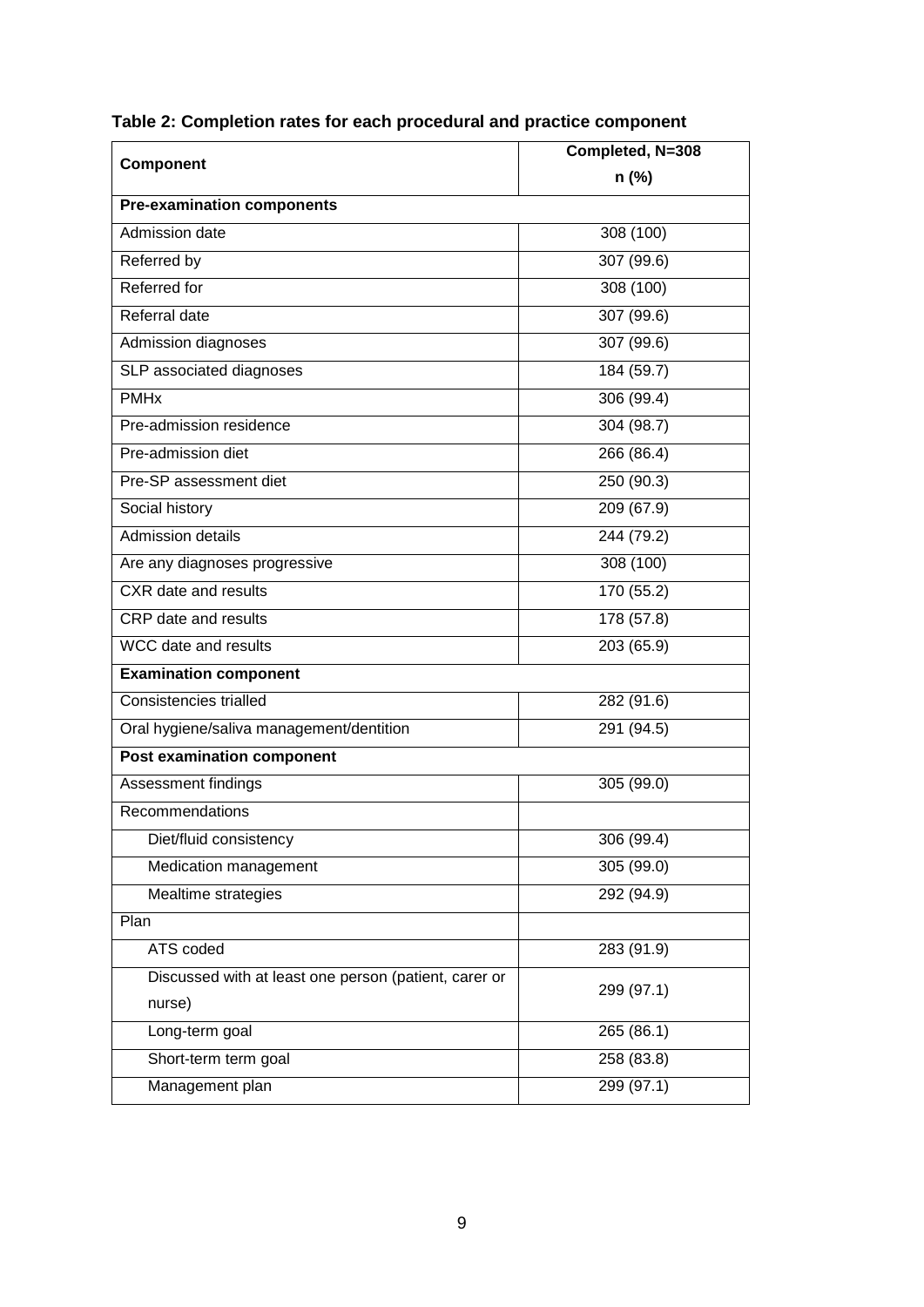#### *Dysphagia examination components*

Seven sets of data were removed from the total data set of 308 as the assessment had not proceeded to a direct assessment of swallowing function. Tables 3 and 4 identify the rating patterns for all components. Table 3 indicates that the SLPs were highly variable in completing the cranial nerve components, with five out of ten items having been rated less than 90% of the time: masseter palpation, reflexive spontaneous swallow, facial quadrants, pharyngeal sensation and tongue protrusion symmetry. The MASA components were more consistently used, with three out of 24 items having been rated fewer than 90% of the time: tongue strength, gag reflex and soft palate (See Table 4). However, some rating categories that were available for the MASA components were rarely used, with 20 of the 24 components having rating categories that attracted fewer than ten selections (see light grey shaded boxes, Table 4). In addition, different combinations of items were omitted for different patients, and as a result only 18.6% (56) of patients had a judgement recorded for all cranial nerve components and only 55.8% (168) had all MASA components rated. Overall, there were only 7/301 forms returned where all components of the dysphagia examination were completed.

| <b>Cranial nerve component</b>           | <b>Abnormal</b><br>n (%) | <b>Normal</b><br>n (%) | <b>Frequency</b><br>component<br>completed<br>n (%) | <b>Frequency</b><br>comments<br>made<br>n (%) |
|------------------------------------------|--------------------------|------------------------|-----------------------------------------------------|-----------------------------------------------|
| Wet voice after swallow                  | 39 (13.0)                | 251 (83.4)             | 297 (98.7)                                          | 78 (25.3)                                     |
| Facial symmetry at rest                  | 83 (27.5)                | 196 (69.9)             | 291 (96.7)                                          | 111 (36)                                      |
| Forehead movement/ frontalis<br>symmetry | 29(9.6)                  | 234 (77.5)             | 283 (94.0)                                          | 67(21.8)                                      |
| Jaw symmetry of movement                 | 33(10.9)                 | 218 (72.2)             | 277 (92.0)                                          | 84 (27.3)                                     |
| Jaw ROM/rate                             | 63 (20.9)                | 182 (60.3)             | 273 (90.7)                                          | 127(41.2)                                     |
| Masseter palpation                       | 63 (20.9)                | 166 (55)               | 268 (89.0)                                          | 141 (45.8)                                    |
| Reflexive spontaneous swallow            | 15(5.0)                  | 234 (77.5)             | 251 (83.4)                                          | 51 (16.6)                                     |
| Facial quadrants (sensory)               | 5(1.7)                   | 169 (56.0)             | 230 (76.4)                                          | 130 (42.9)                                    |
| Tongue protrusion symmetry               | 42 (13.9)                | 144 (47.7)             | 211 (70.1)                                          | 87 (28.2)                                     |
| Pharyngeal sensation                     | 17(5.6)                  | 125(41.4)              | 153 (50.8)                                          | 142 (46.1)                                    |

|  |  | Table 3: Rating categories for cranial nerve components (N=301) |  |
|--|--|-----------------------------------------------------------------|--|
|--|--|-----------------------------------------------------------------|--|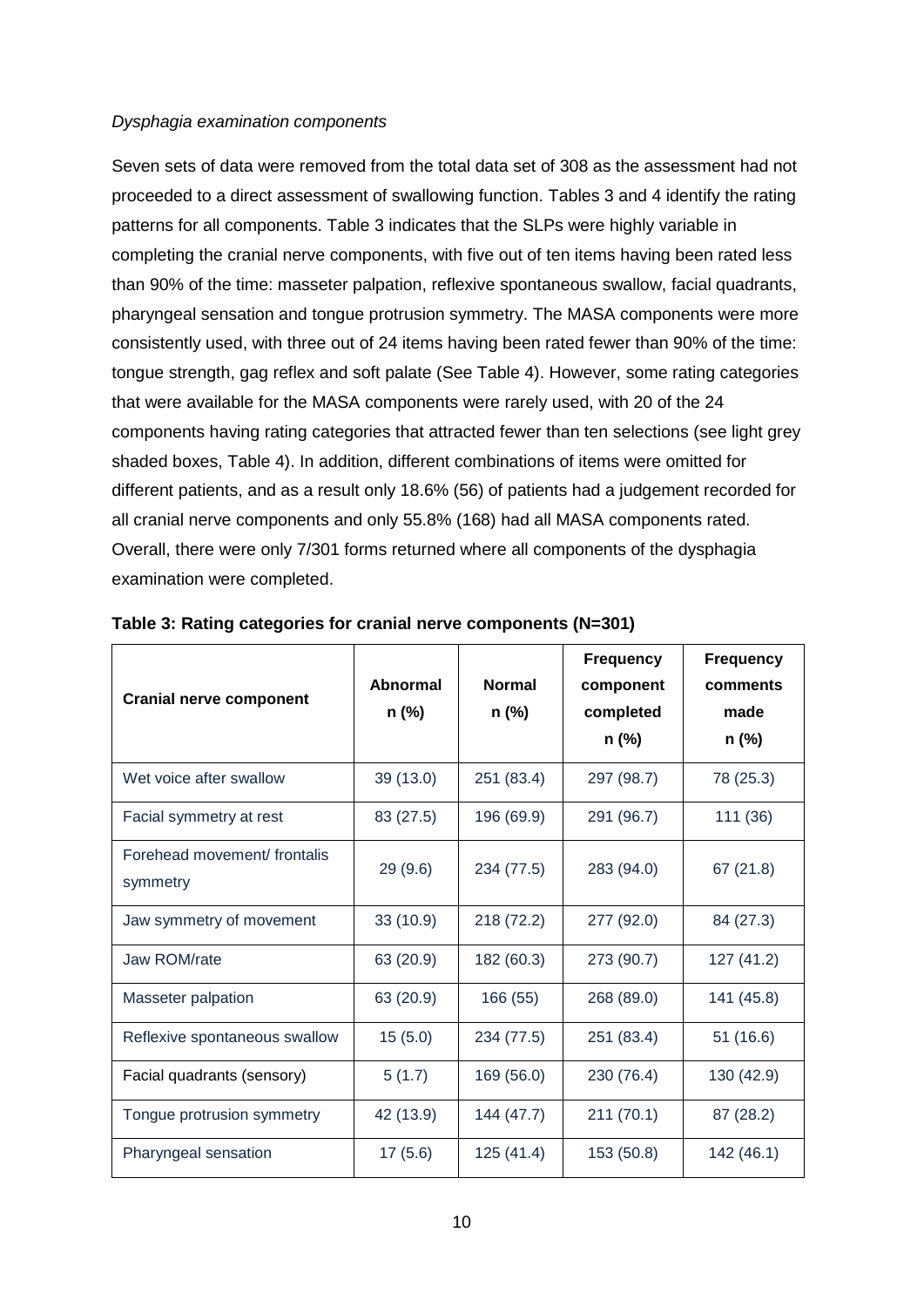| <b>Components</b>                         | <b>Rating categories used</b> |                                        |                  |                |           |             |              |
|-------------------------------------------|-------------------------------|----------------------------------------|------------------|----------------|-----------|-------------|--------------|
|                                           | Cat. 1                        | Cat. 3<br>Cat. 4<br>Cat. 5<br>Cat. 2   |                  |                | Frequency | Frequency   |              |
|                                           |                               | $N = no$ . of ratings observed in this |                  |                | Component | Comments    |              |
|                                           |                               |                                        | category         |                |           | rated n (%) | made $n$ $%$ |
| Scales with three rating categories       |                               |                                        |                  |                |           |             |              |
| 5. Respiratory rate                       | 0 <sup>a</sup>                | 48                                     | 234              |                |           | 282 (93.7)  | 21(6.8)      |
| 9. Trachea                                | $\overline{2}$                | $\overline{2}$                         | 293              |                |           | 297 (98.7)  | 7(2.3)       |
| 13. Cough reflex                          | 126                           | 44                                     | 121              |                |           | 292 (97.0)  | 49 (15.9)    |
| 23. Pharyngeal                            | $\overline{7}$                | 109                                    | 171              |                |           | 287 (95.3)  | 113 (36.7)   |
| response                                  |                               |                                        |                  |                |           |             |              |
| Scales with four rating categories        |                               |                                        |                  |                |           |             |              |
| 1. Alertness                              | 1                             | 13                                     | 54               | 233            |           | 301 (100)   | 13(4.2)      |
| 2. Cooperation                            | $\overline{2}$                | 19                                     | 54               | 226            |           | 301 (100)   | 18(5.8)      |
| 14. Voluntary cough                       | 99                            | $\mathbf 0$                            | 36               | 154            |           | 289 (96.0)  | 59 (19.2)    |
| 17. Tongue strength                       | 37                            | $\mathbf 0$                            | 129              | 93             |           | 259 (86.0)  | 77 (25.0)    |
| 18. Tongue coordination                   | 47                            | $\mathbf 0$                            | 134              | 105            |           | 286 (95.0)  | 60 (19.5)    |
| 21. Bolus clearance                       | 16                            | $\mathbf 0$                            | 98               | 174            |           | 288 (95.7)  | 71 (23.1)    |
| 22. Pharyngeal phase                      | 18                            | 0                                      | 160              | 114            |           | 292 (97.0)  | 89 (28.9)    |
| <b>Scales with five rating categories</b> |                               |                                        |                  |                |           |             |              |
| 3. Auditory                               | 119                           | $\mathbf 0$                            | 72               | $\mathbf 0$    | 108       | 299 (99.3)  | 56 (18.2)    |
| comprehension                             |                               |                                        |                  |                |           |             |              |
| 4. Respiration                            | 92                            | $\overline{0}$                         | 43               | $\overline{0}$ | 155       | 290 (96.3)  | 66 (21.4)    |
| 6. Dysphasia                              | 23                            | 23                                     | 44               | 66             | 143       | 299 (99.3)  | 59 (19.2)    |
| 7. Dyspraxia                              | 35                            | 3                                      | $\overline{7}$   | 12             | 242       | 299 (99.3)  | 20(6.5)      |
| 8. Dysarthria                             | 27                            | 15                                     | 39               | 77             | 141       | 299(99.3)   | 42 (13.6)    |
| 10. Lip seal                              | 13                            | 15                                     | 24               | 76             | 163       | 291 (96.7)  | 69 (22.4)    |
| 11. Gag                                   | 45                            | 3                                      | 12               | 30             | 125       | 215 (71.4)  | 115 (37.3)   |
| 12. Soft palate                           | 51                            | $\pmb{0}$                              | $\,6\,$          | $\mathbf 0$    | 172       | 229 (76.0)  | 103 (33.4)   |
| 15. Voice                                 | 20                            | $\overline{7}$                         | 22               | 116            | 131       | 296(98.3)   | 103 (33.4)   |
| 16. Tongue movement                       | $\overline{\mathbf{4}}$       | 10                                     | 19               | 80             | 160       | 273 (90.7)  | 56 (18.2)    |
| 19. Oral preparation                      | $\,$ 6 $\,$                   | $\overline{2}$                         | 30               | 94             | 153       | 296 (98.3)  | 91(29.5)     |
| 20. Oral transit                          | $\overline{7}$                | $\boldsymbol{9}$                       | 52               | 109            | 116       | 293 (97.3)  | 48 (15.6)    |
| 24. Saliva                                | $\boldsymbol{0}$              | $\overline{\mathbf{4}}$                | $\boldsymbol{7}$ | $\,6$          | 226       | 283 (94.0)  | 15(4.8)      |

## **Table 4: Rating categories used by SLPs for each MASA component (N=301)**

<sup>a</sup>Grey shading indicates rating categories with less than ten observations

## *Comments*

All components had comments in addition to ratings, with the percentage ranging from 2.3% through to 47.1% of items having been commented on. Eight of the ten cranial nerve ratings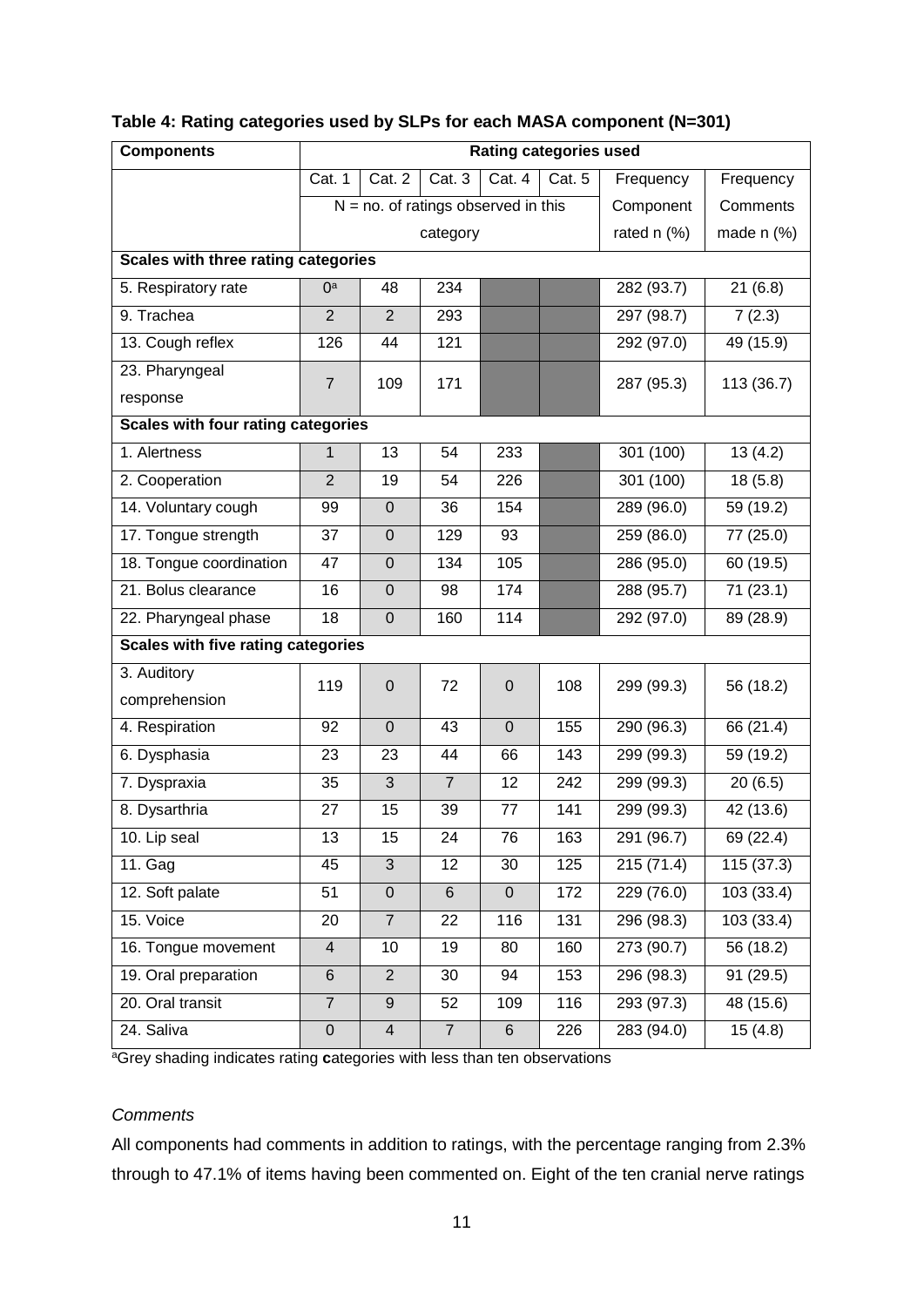had 25% or more commented on, with seven of the 24 MASA-derived components having more than 25% comments.

## **Discussion**

This research prospectively evaluated the CBSA components that SLPs select as important for inclusion in a standardised clinical bedside assessment, and their patterns of use for these components when assessing patients referred for initial dysphagia assessment in an acute hospital over a six-month period. The results indicate that SLPs included components that captured the process of assessment from prior to the bedside clinical examination (e.g., social history), observations made during the direct clinical examination, which included trials of food and fluids at the bedside, as well as components that capture the diagnostic and treatment planning elements of the process. It is worth noting that these assessment components are in agreement with the CBSA components identified by SLPs across multiple countries as being used 90% or more of the time and therefore reflect current international best practice.

Overall, the SLPs were highly likely to use most of the components, but did not necessarily use all of them, or all of the available rating categories, with every patient. It was not unusual for comments to be made in relation to many of the items. The documented variability in item use was unexpected given that the SLP team were involved in the selection of components to be included in the SPIDA, were instructed to use all components and were aware of the importance of adhering to a standardised and validated protocol as a result of the training for this research as well as their own pre-professional education.

### **Assessment components included by SLPs**

Following iterative consultation with, and review by, the participating SLPs, the SPIDA included items that map the entirety of the bedside assessment, including components related to both process and outcomes. This confirms that SLPs see their assessment as an evolving process, more than simply identifying the presence/absence or risk of aspiration at the bedside in accordance with best practice [6,5]. Specifically, SLPs are gathering a wide range of data from a range of sources, including case notes, the patient and their caregivers, and colleagues, as well as a clinical bedside assessment that comprises oral motor assessment elements as well as oral intake trials. The SLPs in this study used this data for multiple purposes, including to identify aspiration risk, to determine dysphagia severity and to develop recommendations for short-term care as well as to assess the prognosis and the need for further bedside and/or instrumental assessment. This range of assessment purposes is consistent with recommended practice that CBSAs should include medical and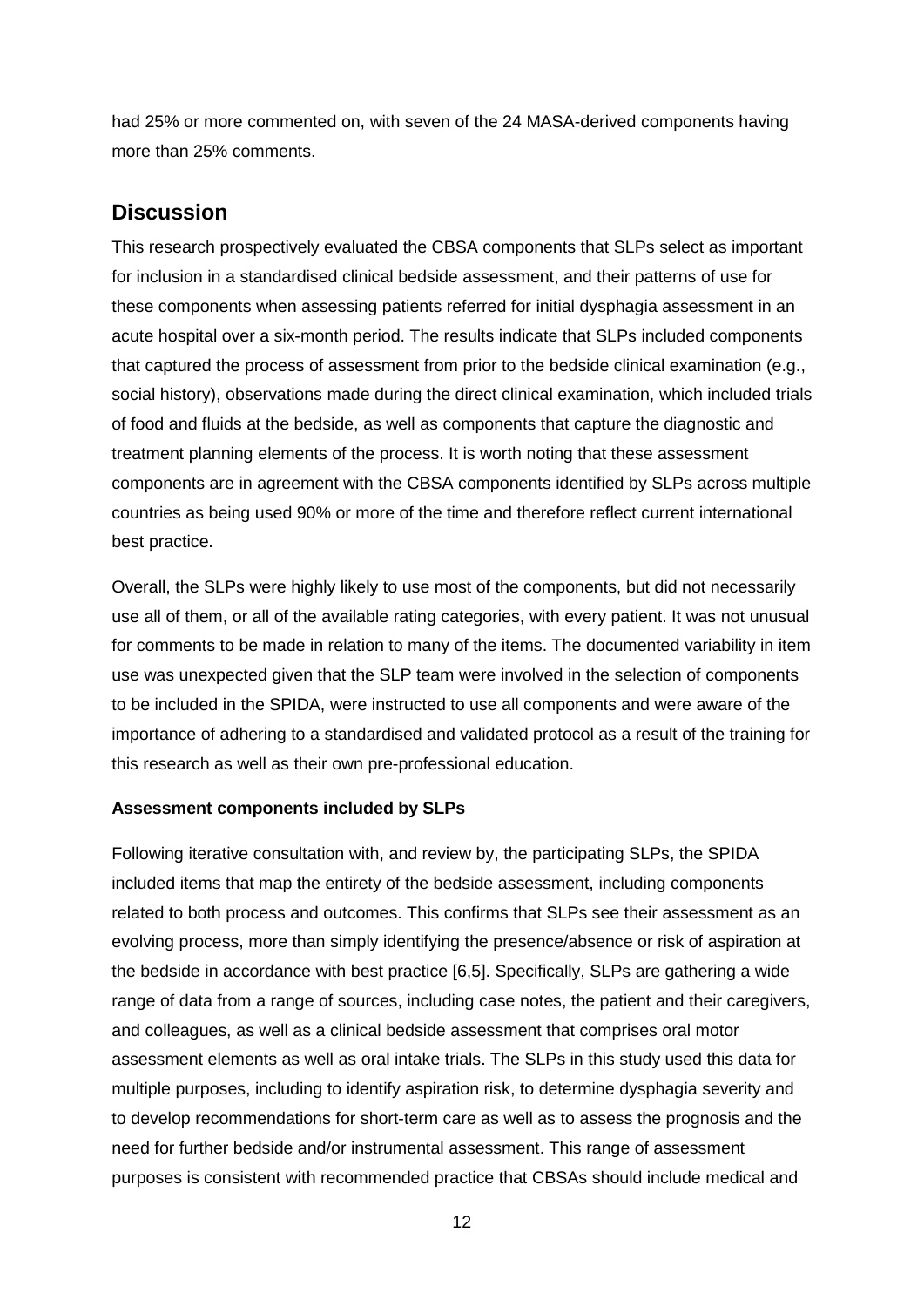patient history, assessment of cognition, communication, relevant physiology, anatomy and functioning, including cranial nerve examination, and assessment of ability to consume food and liquids [6].

#### **Variability in assessment use**

#### *Components assessed*

The SLPs in this study used 46 of the 61 (75%) components of the SPIDA 90% or more of the time, suggesting that they had included components that were relevant to their practice and that they were conscientious in their professional practice and use of the tool. There are a number of plausible explanations for the less frequent use of the remaining 15 items. The SLPs may not have had access to the information required to complete some components, such as pre-admission diet, or some tests may not have been conducted for some patients at the time of the CBSA; for example, chest X rays, C reactive protein (CRP) and white cell count (WCC). It is also possible that there may not have been enough information gathered at this initial bedside assessment to complete a diagnosis and set goals. Some components from the MASA may have been neglected because their use is not supported by research evidence. For example, the SLPs interviewed by Vogels and colleagues [11] indicated that the evidence base influenced the components they included in a CBSA and cited the elicitation of the gag reflex as an example. In line with this, the gag reflex was assessed in 71.4% of the assessments in the current study and in 57.7% of assessments in the research presented by Gonzalez-Fernandez and colleagues [16]. Cranial nerve components may have been used less frequently due to lack of relevance to the specific aetiology of the dysphagia (i.e., stroke or not stroke-related), or could not be completed (e.g., a hypersensitive gag or a resistant patient will make completion of the pharyngeal sensation component difficult). In addition, the relevant information may have already been observed during elicitation of the MASA components of the assessment and therefore excluded from further probing (e.g., reflexive spontaneous swallow, tongue protrusion symmetry). Some components may have been omitted because the patient was unable to cooperate for particular items due to alertness, cooperation or ability to follow instructions. This may also account for why so few patients with severely impaired alertness (7.3%) and cooperation (4.7%) were included in this sample, as the assessment would not have proceeded to a full clinical examination. In turn, this was also reflected in the overall return rate of 60% of SPIDA forms.

It is possible that the failure to include an 'unable to assess' option for the majority of the clinical assessment components (24 of 34 components) may have also contributed to SPIDA forms not being completed/submitted for analysis. The pattern of use of the comments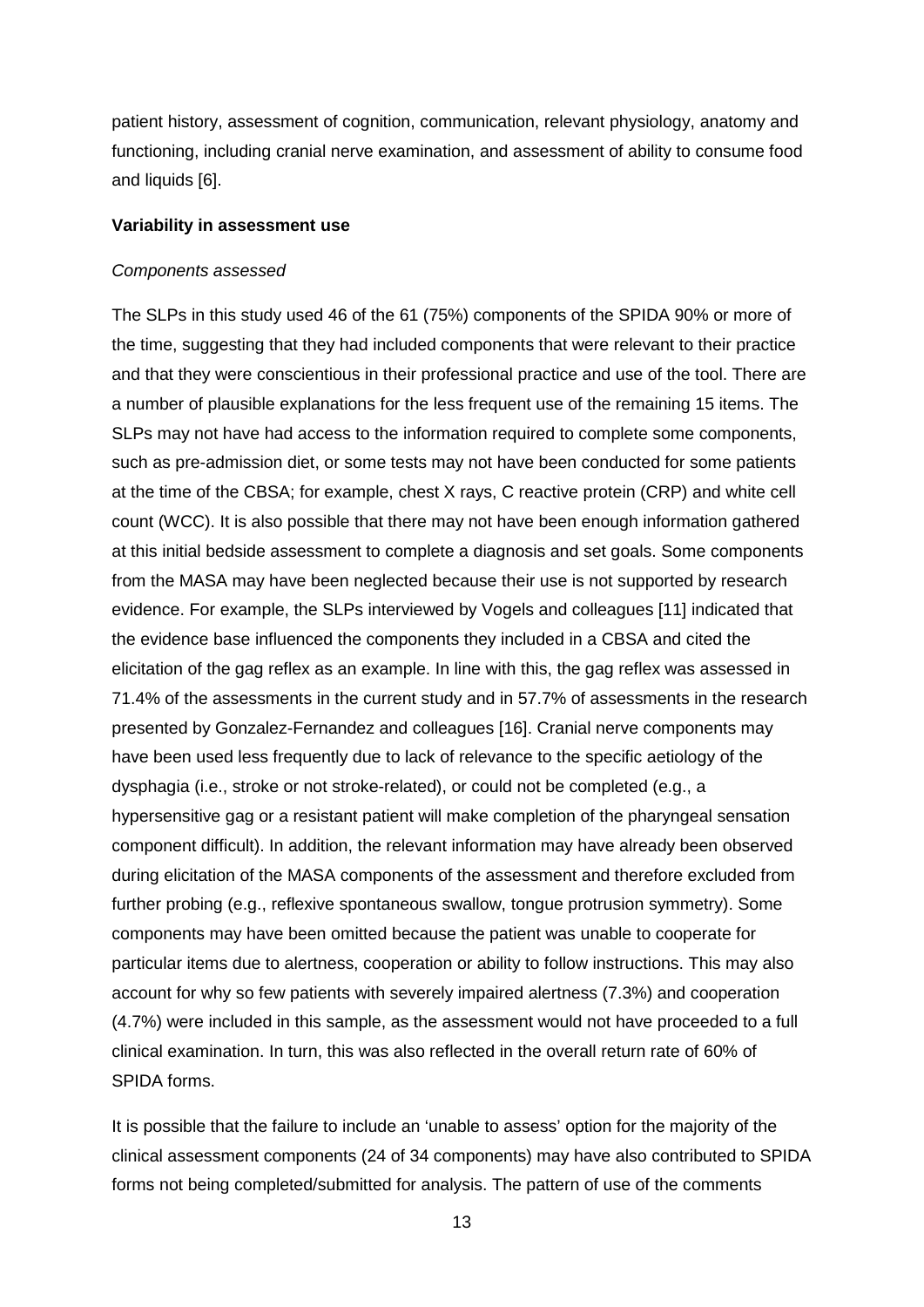option supports this notion, in that some of the least frequently recorded items were associated with 25% or more use of the comments section, although this pattern was not consistent across all items. Comments were made against all assessment components on 2.4–46.8% of assessment occasions, with 16 of the 34 clinical components attracting comments on 25% or more occasions. The frequent use of the comments option indicates that SLPs found it necessary to add to, or qualify, the judgements they were making on a regular basis, suggesting that the ratings of these components did not always best reflect the information gathering process they were undertaking.

#### *Assessments completed*

SLPS did not complete all assessment components in any of the 308 SPIDA protocols submitted for analysis. The completion rate for all MASA components (44%) was very similar to previously reported rates of 47% [16]. Overall, for those forms where a physical examination was conducted (N=301) the clinical components of the SPIDA were only fully complete for 7 assessments. The observed variability of assessment item use by graduate SLPs using a protocol they themselves developed in a research study where they were trained to complete all assessment components lends weight to the hypothesis by Martino et al. [8] that this may not be random. In line with this hypothesis, the pattern of item use in this study may reflect a hierarchical decision-making process where some components were frequently used but then others were selected on the basis of their relevance for a specific patient. This observation is also in agreement with comments by SLPs, who stated that they used assessment components if they felt they would usefully contribute further information to the diagnostic process [11].

This merits further consideration, given that Gonzalez-Fernandez et al. [16] found that although SLPs did not provide a rating on all components for 47% of their cases when using the MASA, their overall judgement had good sensitivity when compared to the findings of a videofluoroscopic swallowing study. This fits the approach to clinical assessment used by other health professionals, which have similar outcomes. For example, general medical practitioners make accurate judgements as to whether a patient with an acute cough may or may not have pneumonia based on their case history and clinical examination findings [17]. Likewise, the way in which SLPs interact with CBSA protocols is likely to be influenced by the clinical reasoning processes they employ and their clinical judgement based on previous professional experience. As such, their overall clinical assessment, informed by their observations of the patient's skill across a variety of assessment components combined with their clinical expertise, may be more accurate than calculating ratings from a strictly administered standardised protocol.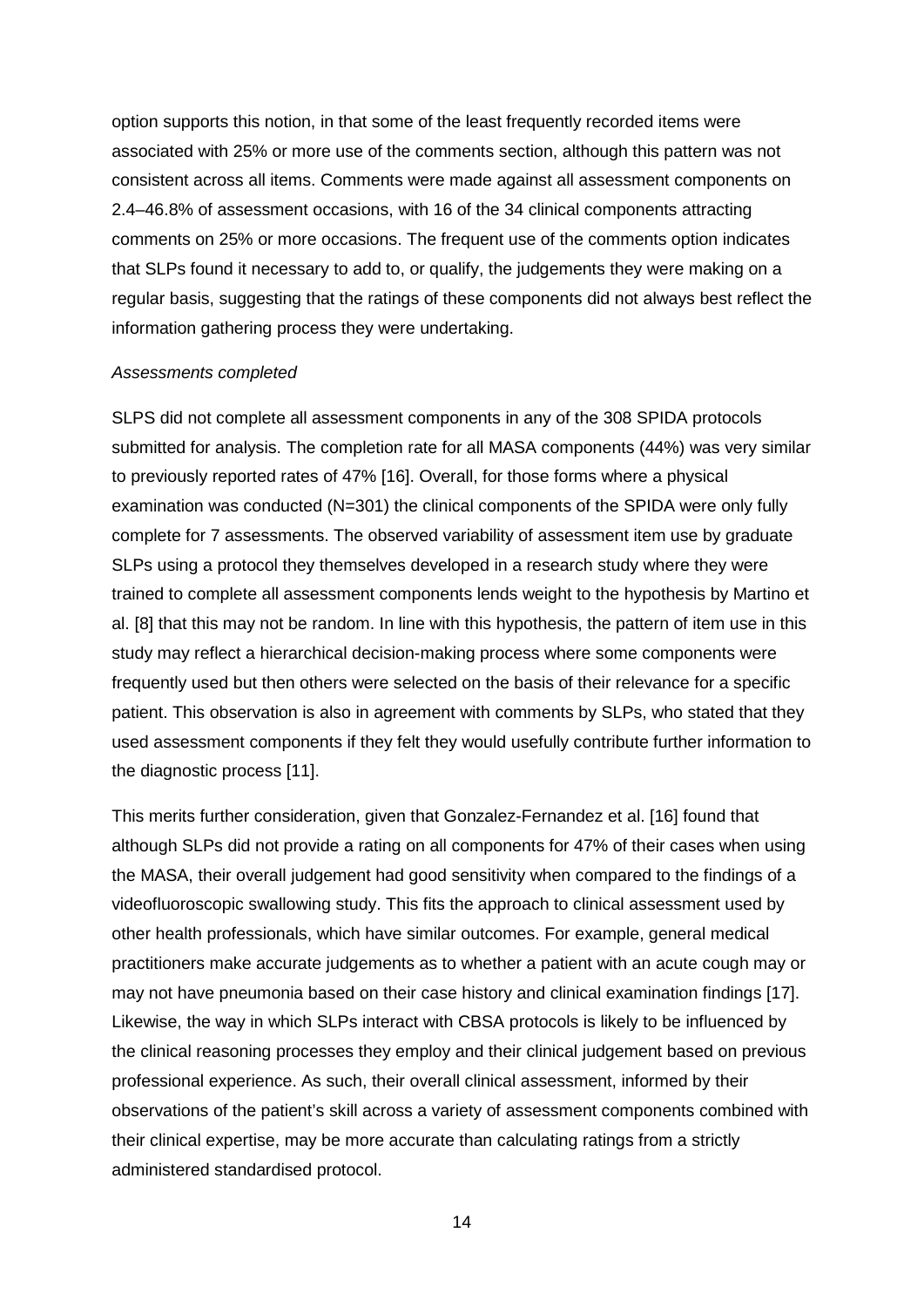It is well established that clinical reasoning involves the exercise of professional judgement and arises from a combination of different types of knowledge that are applied to diagnostic decision-making in a variety of ways that changes with experience. This knowledge base includes a network of propositional and clinical knowledge that is used by novices to explain the causes of signs and symptoms. With experience, more expert clinicians organise this underlying network of knowledge and experience into overarching illness scripts or patterns of clinical symptoms that they quickly recognise [21]. The clinician uses these to inform the process of data collection and diagnostic decision-making to rule the clinical hypothesis(es) in or out [22-26]. Consequently, decisions are made, frequently intuitively, regarding what information should be gathered to test a restricted number of hypotheses. The current study suggests that SLPs exercise similar clinical reasoning processes to determine which components to assess during a CBSA rather than adhering strictly to a prescribed or standardised assessment process. Understanding the SLPs' expertise and supporting the diagnostic and decision-making process may better support quality assessment compared to constraining the process to a standardised set of data-gathering steps.

#### **Categories rated within the MASA components**

SLPs rarely used some rating categories that are available within the MASA components, with 20 of the 24 components having rating categories that attracted fewer than ten selections (see light grey shaded boxes, Table 4). This suggests that these categories are not adding meaningful information to the respective measure, and that therefore it may be argued that these categories could be discarded for these items [27]. There are a number of potential explanations for this finding, all of which require further investigation. For example, the MASA was validated on patients who had experienced their first stroke, whereas the present study was conducted on first assessments for a heterogeneous acute care population. Therefore, it is possible that the rating categories are not all relevant for mapping a continuum of severity for all members of a heterogeneous patient population.

Some of the observed rating behaviours also may arise because SLPs, or indeed any human rater, are not objective measurement instruments and therefore their ratings arise from an interaction between themselves and the tool [28]. For example, research on how rehabilitation teams interact with standardised assessment items has clearly identified that rating decisions are negotiated to better represent patient progress and this is influenced by the clinical reasoning processes employed [29,30]. Therefore, it is possible that the SLPs may have consistently used categories that best represented their clinical judgement and neglected others. For example, it may be that the three MASA categories consistently used to rate chest status [chest infection (2), fine basal crepitations (6) and chest clear (10)] best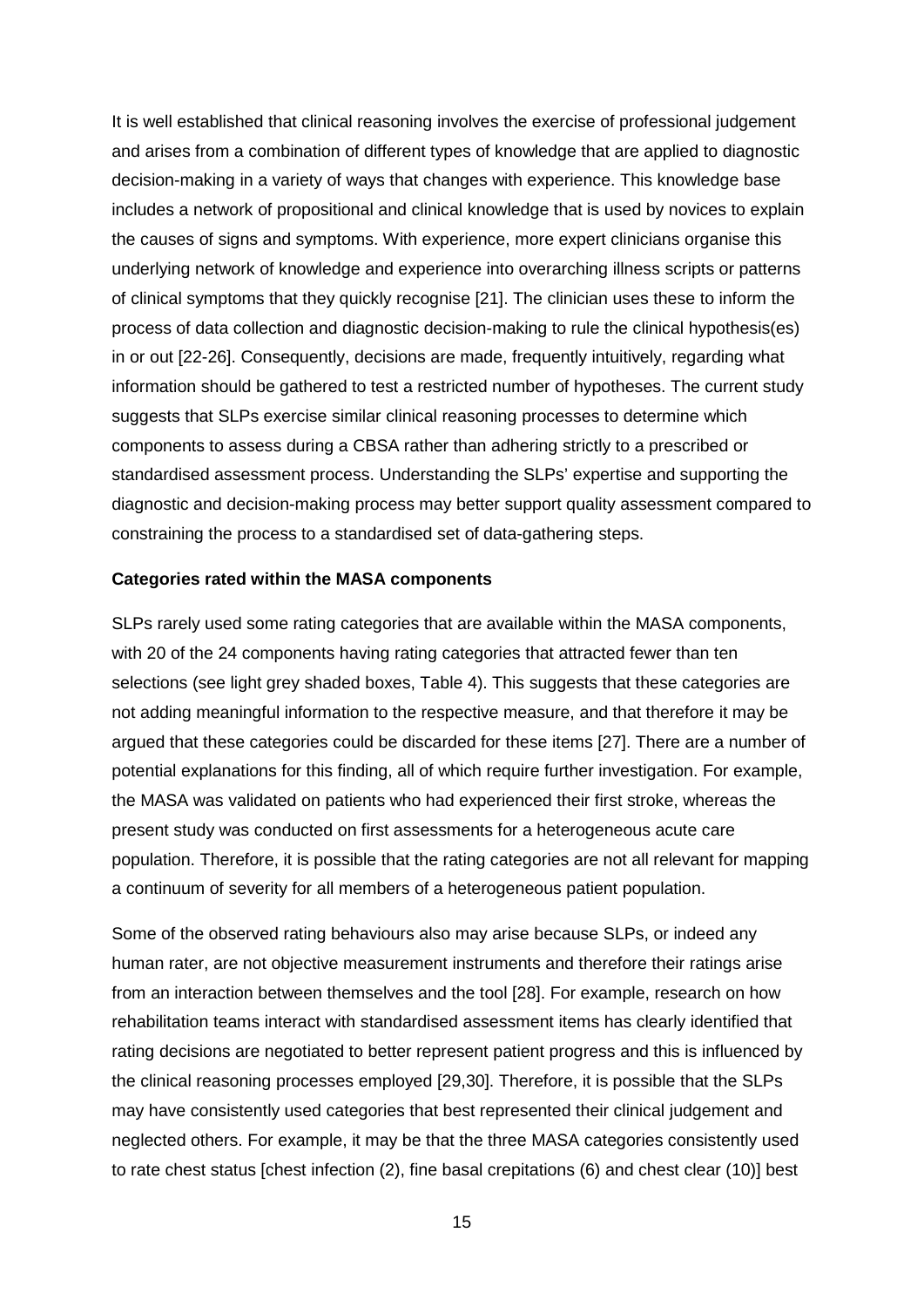represented this group of SLPs' implicit continuum of severity ratings and therefore they did not use the interim categories [coarse basal crepitation, chest physiotherapy (4) and sputum upper airway, other condition (8)]. It is also possible that the SLPs may have been making a judgement that the information in rarely used categories did not contribute meaningful information to their assessment process. For example, the SLPs only consistently used two of the five available categories for the palate component (no spread or elevation and NAD) which may suggest they treated this as a present/absent judgement rather than a continuum of severity.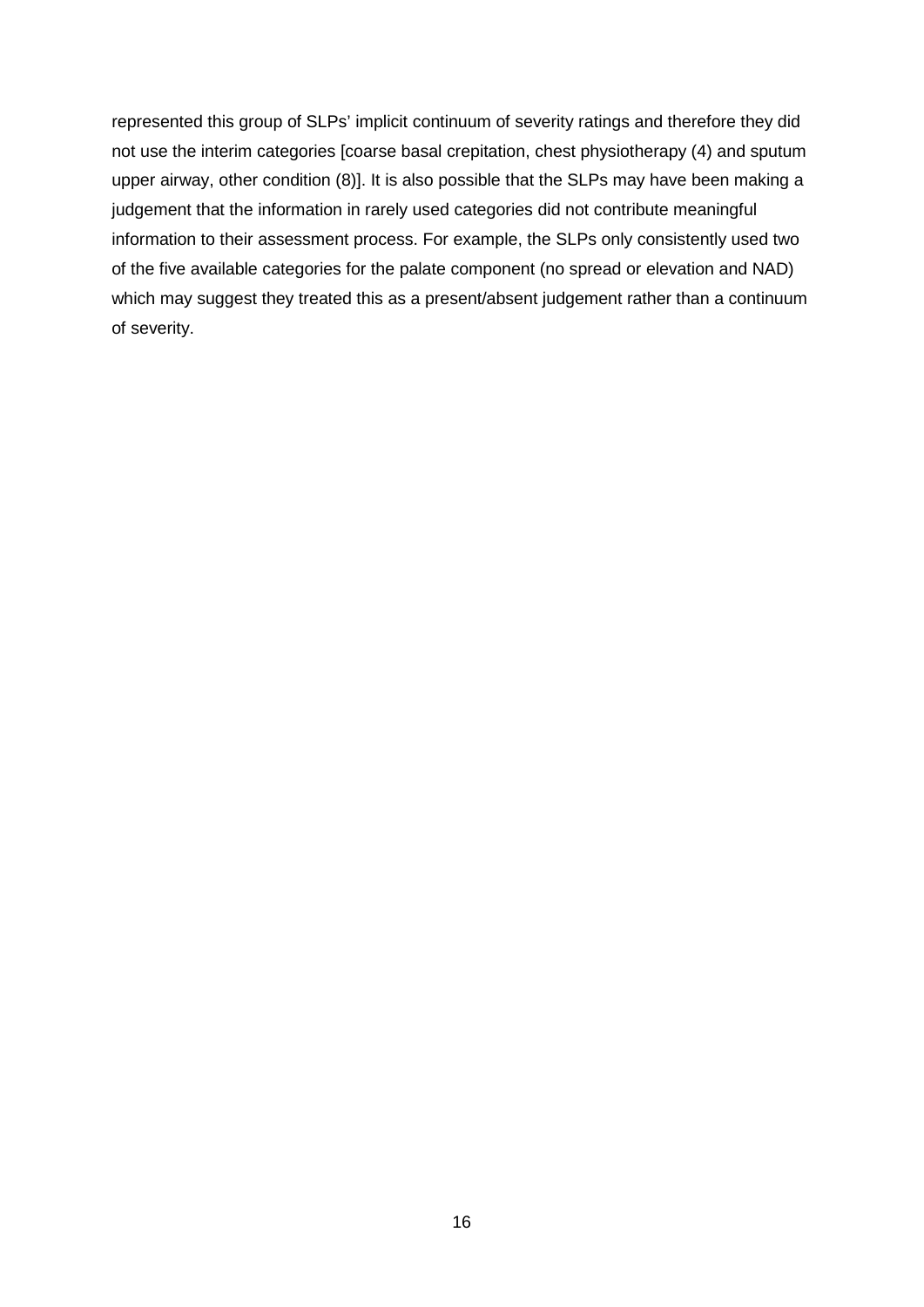#### **Limitations and future directions**

Conducting this research as a quality improvement process ensured that data were collected in the real world of clinical practice rather than a controlled validation trial. However, this also meant that return rates were modest and may have been influenced by non-random factors and that information was not collected that may have explained omitted ratings and nonreturn of forms. For example, the latter may have been due to assessments being discontinued and therefore forms not returned on patients with more severe or complex presentations and poor alertness.

The competence and level of expertise of the SLP team was assumed based on their credentialing status rather than formally assessed prior to inclusion in this study. Furthermore, the experience level for each SLP was not recorded for each returned form which precluded investigating this as a factor influencing assessment choices.

This study only captured the initial bedside assessment; which, depending on the patient's presentation, may be only the start of information-gathering to inform decision-making. This could account for some components that were utilised on less than 90% of occasions; for example, those related to decision-making such as SLP-associated diagnoses and long- and short-term goals. Conversely, component usage was on average higher than in self-reported studies; for example, there was relatively high compliance with examining the gag reflex (71.4% in this prospective study compared to 56.4% in the retrospective study by Gonzalez-Fernandez et al. [16] and less than 20% in more self-report studies [9,11]). SLPs' compliance may have been higher due to their awareness of the need to adhere to a prospective research protocol and standardised assessment process. Actual practice may be more discriminating given that SLPs have commented that they carry out examination components based on research evidence and their judgement as to whether it will contribute useful information to the assessment picture [11].

The SPIDA was designed by the clinicians to support their clinical practice and therefore had limitations as an assessment tool that was not apparent prior to completion of the data collection. A number of likely SLP responses were not able to be recorded including: unable to assess; already noted; assessment discontinued; noting that further assessment was required; or that an item was omitted as it would not contribute relevant information.

Finally, this study protocol focussed on the assessment information collected during the initial CBSA which is only one component of quality care. It also identified that SLPs use the data for multiple purposes including identification of aspiration risk, dysphagia severity, prognosis and identification if further data collection (instrumental and/or clinical) is required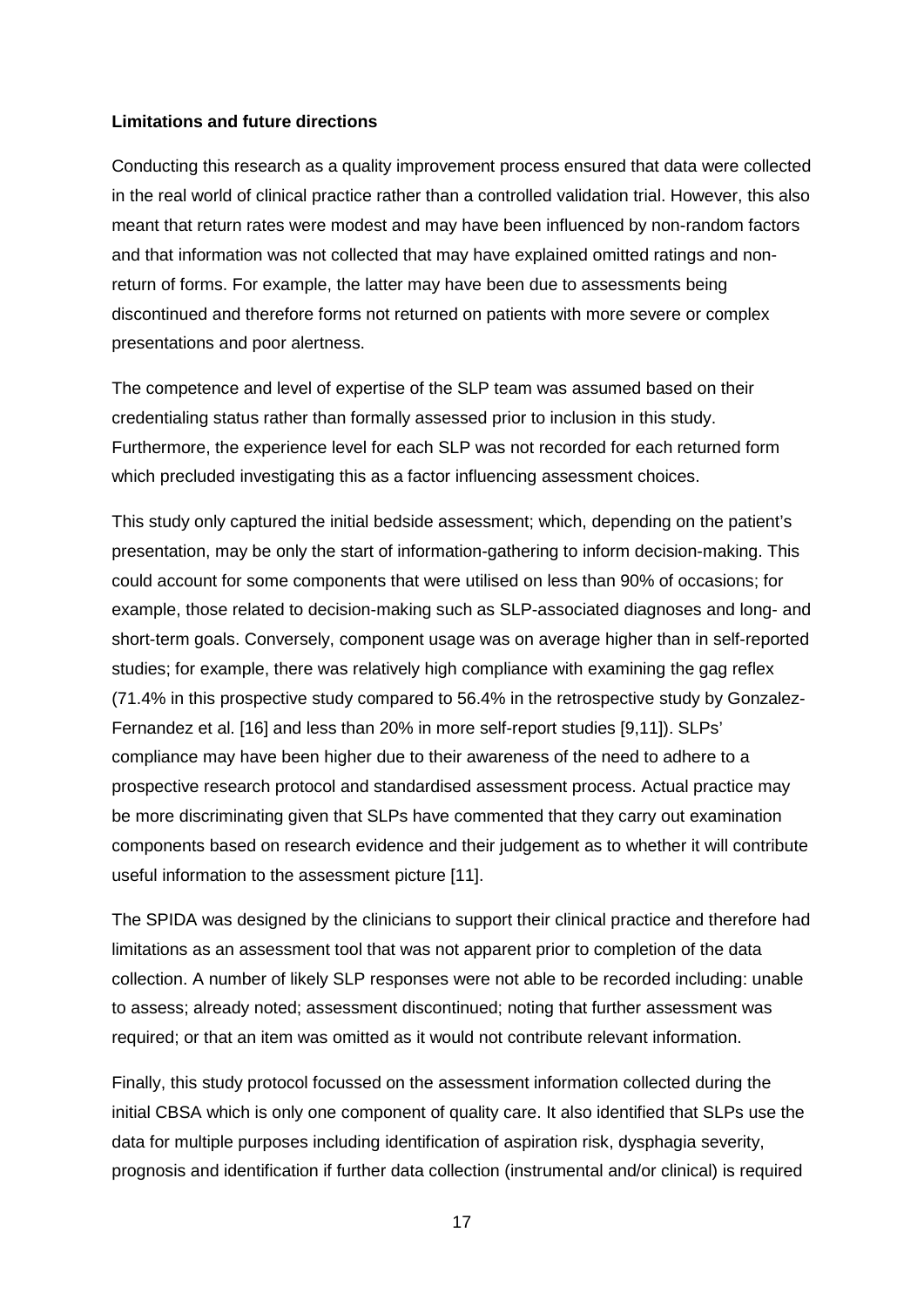to inform diagnosis and management decisions. These decisions would have been monitored and reviewed based on patient outcomes. Further research is needed to determine how effectively the CBSA contributes to this and whether the variability of CBSA practices by SLPs positively influences patient outcomes.

Notwithstanding these limitations, the findings of this study suggest a number of useful lines of inquiry to address concerns regarding the variability of CBSA practices. In particular, it may be that the processes required for high-quality CBSA conflict with establishing a baseline for measuring change through strict adherence to a standardised assessment tool. This is not to say that the CBSA should not be subject to rigour, however, many clinical assessments are conducted by medical and allied health professionals and are accepted as an integral part of high-quality health care. These clinical assessments rely on high-quality clinical examination processes and are informed by the exercise of professional reasoning to interpret findings to guide and inform professional judgement and action. Investigating the clinical reasoning SLPs use during CBSA will identify whether it would be more fruitful to develop strategies to support this process rather than further refinement and/or development of standardised and psychometrically validated assessment tools.

The development and refinement of CBSA components that effectively support the process of consistent and valid clinical judgement may benefit from further investigation of actual assessment processes in the real world of clinical practice with SLPs of various levels of experience and expertise. Lines of inquiry could include identifying assessment content and processes, including further information-gathering, and how aspects of dysphagia are being evaluated and the degree of impairment judged. It is also necessary to develop clarity about the decisions being made, and therefore, the purpose of the CBSA; for example, identifying dysphagia type, severity, predicting aspiration risk, determining the impact and suitability of a range of intervention and management strategies, contributing to differential diagnosis or other aspects, or all of these combined. Further investigation of how well component description generalises across SLPs and identification of more continua of severity for assessment components that match clinical judgement may assist with development of baselines against which to measure change. Finally, understanding the role that data gathered during the initial CBSA relates to other data gathered about the patient and contributes to diagnosis and care will be critical to ensuring quality clinical examinations are conducted.

#### **Summary**

In summary, the observations of the current study suggest that SLPs will prioritise and exercise their clinical reasoning during a bedside assessment of dysphagia over following a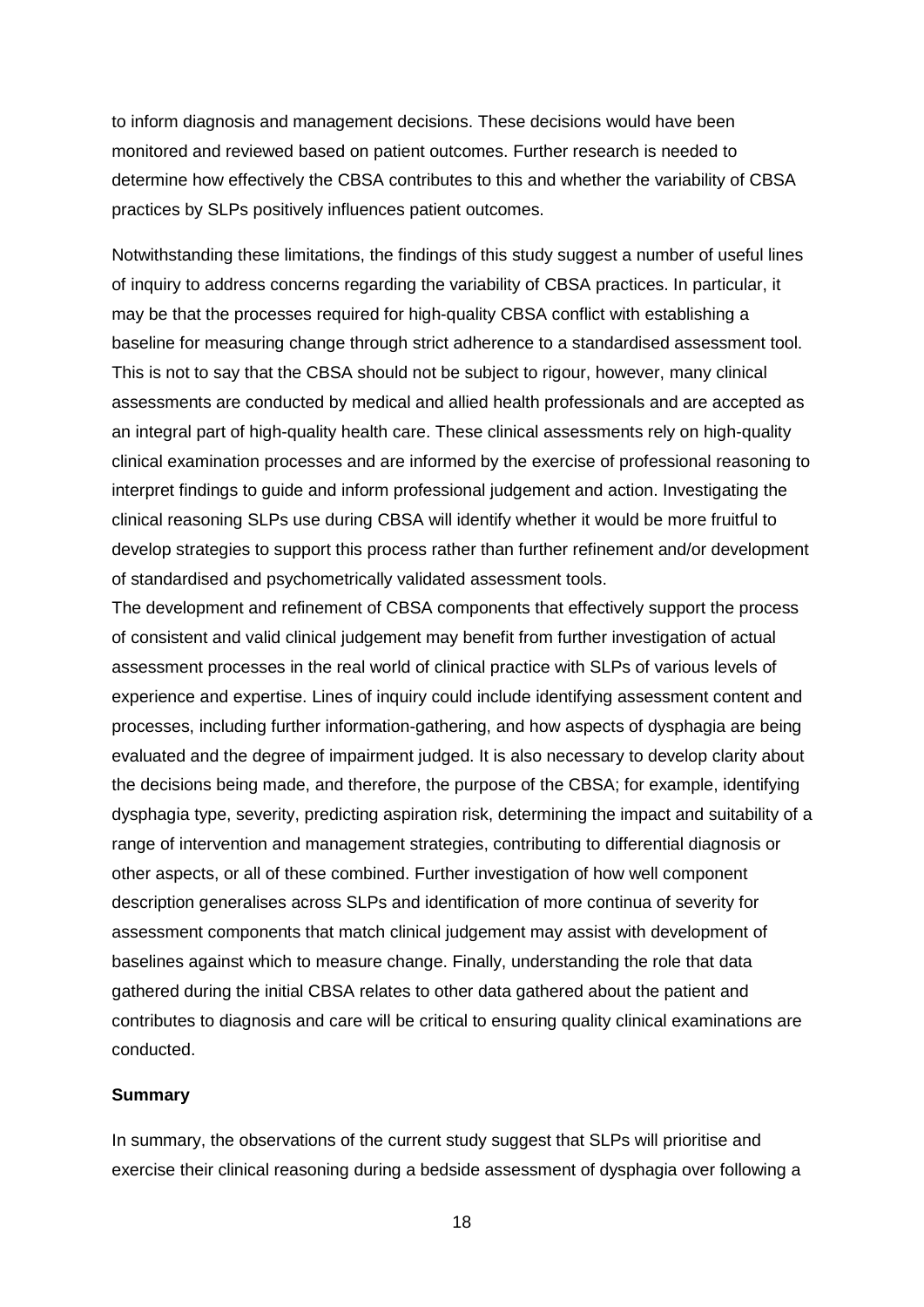strict item-based assessment protocol. Evidence that SLPs contribute positively to dysphagic patient outcomes [3] indicates that this clinical reasoning and decision-making process may be a sounder approach than following a strict item-based protocol or checklist. This would be in accord with research on medical clinical reasoning that has found that diagnostic reasoning is not a linear process and is influenced by experience [22,26,23,21]. Finally, there were indications that the SLPs' assessment of swallowing was not limited to determining the presence/absence of dysphagia and aspiration risk or measuring its severity. SLPs also included components to describe the type of dysphagia (e.g., oral and/or pharyngeal) and to recommend management, including diet/fluid modification, medication management, mealtime strategies and a care plan for the patient. This confirms that the SLPs use the CBSA for multiple purposes and the way in which they engage in clinical reasoning to do this is likely to be complex. The utility of standardised item-based assessments and the nature of the clinical reasoning employed during CBSA, the quality of the data yielded and their impact on patient care need further investigation in this context*.*

Furthermore, the concern consistently expressed in the research about SLP's inconsistent use of recommended CBSA components may be misplaced. It is possible that exerting control over the clinical reasoning and decision-making process by standardising and validating assessment protocols may not improve the quality of the diagnostic process. The findings of this research suggests that a standardised assessment did not match the clinical reasoning engaged by SLPs during a CBSA, as they select relevant components to assess and judgements to record. Although it is not yet clear what this clinical reasoning process is, it is well accepted, and indeed recommended, that the patient and context should determine the assessment process [6] and the CBSA does support better outcomes for patients [3]. Standardised item-based assessments may constrain the clinical reasoning process and the multiple purposes of the assessment further confuse the issue. Evaluation of what and why SLPs do what they do and how CBSA assessment data contribute to the assessment and management of patients in acute care is warranted. This will enable identification of ways to support high-quality assessment processes that yield data that will improve patient outcomes, establish baselines for evaluating effectiveness of interventions and ensure quality pre- and post-professional training and practice. It is likely that awareness of one's own clinical reasoning processes will increase diagnostic specificity and sensitivity, and in turn improve clinical management and outcomes for patients referred for dysphagia assessments in acute care hospitals.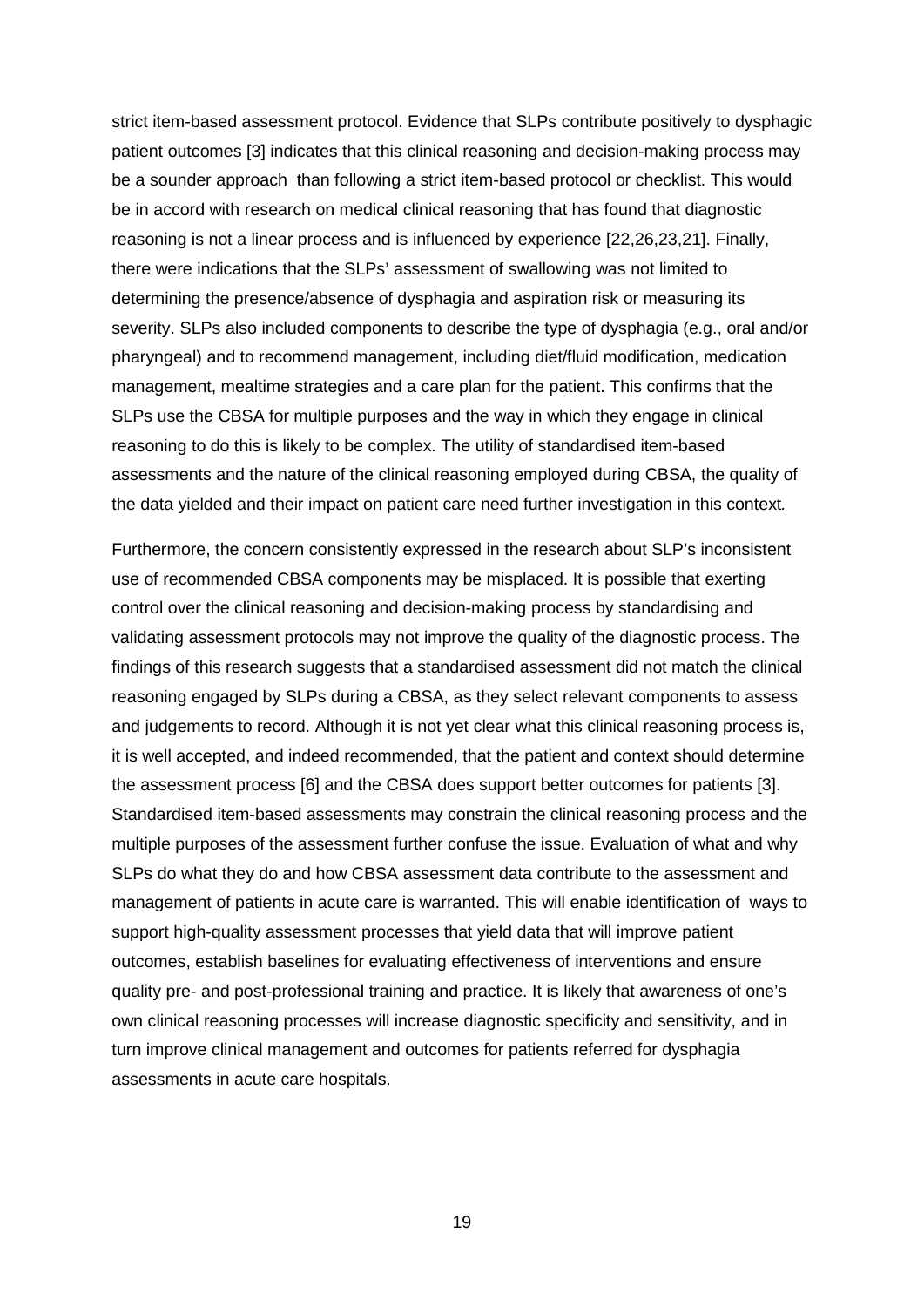# **Conflict of Interest**

The authors declare that they have no conflict of interest.

## **References**

- 1. Eslick G, Talley N (2008) Dysphagia: epidemiology, risk factors and impact on quality of life—a population-based study. Aliment Pharm Ther 27:971–979
- 2. Altman K, Yu G, Schaefer S (2010) Consequence of dysphagia in the hospitalized patient. Arch Otolaryngol Head Neck Surg 136:784–789
- 3. Marsh K, Bertranou E, Suominen H, Venkatachalam, M (2010) An economic evaluation of speech and language therapy. Matrix Evidence, London
- 4. Carnaby-Mann G, Lenius K (2008) The bedside examination in dysphagia. Phy Med Rehabil Cli 19:747–768
- 5. Speyer R (2013) Oropharyngeal dysphagia: screening and assessment. Otolaryng Clin N Am 46:989–1008. doi:10.1016/j.otc.2013.08.004
- 6. Speech Pathology Australia (2012) Clinical guideline: dysphagia. Speech Pathology Australia, Melbourne
- 7. Mathers-Schmidt BA, Kurlinski M (2003) Dysphagia evaluation practices: inconsistencies in clinical assessment and instrumental examination decision-making. Dysphagia 18:114–125. doi:http://dx.doi.org/10.1007/s00455-002-0094-z
- 8. Martino R, Pron G, Diamant NE (2004) Oropharyngeal dysphagia: surveying practice patterns of the speech-language pathologist. Dysphagia 19:165–176. doi:10.1007/s00455-004-0004-7
- 9. Bateman C, Leslie P, Drinnan MJ (2007) Adult dysphagia assessment in the UK and Ireland: are SLTs assessing the same factors? Dysphagia 22:174–186. doi:10.1007/s00455-006-9070-3
- 10. Pettigrew CM, O'Toole C (2007) Dysphagia evaluation practices of speech and language therapists in Ireland: clinical assessment and instrumental examination decision-making. Dysphagia 22:235–244
- 11. Vogels B, Cartwright J, Cocks N (2015) The bedside assessment practices of speechlanguage pathologists in adult dysphagia. Int J Speech LangPathol 17:390–400. doi:10.3109/17549507.2014.979877
- 12. Leder SB, Suiter DM (2014) The Yale swallow protocol: an evidence-based approach to decision-making. Springer, Heidelberg. doi:10.1007/978-3-319-05113-0
- 13. Martino R, Silver F, Teasell R, Bayley M, Nicholson G, Streiner DL, Diamant NE (2009) The Toronto Bedside Swallowing Screening Test (TOR-BSST): development and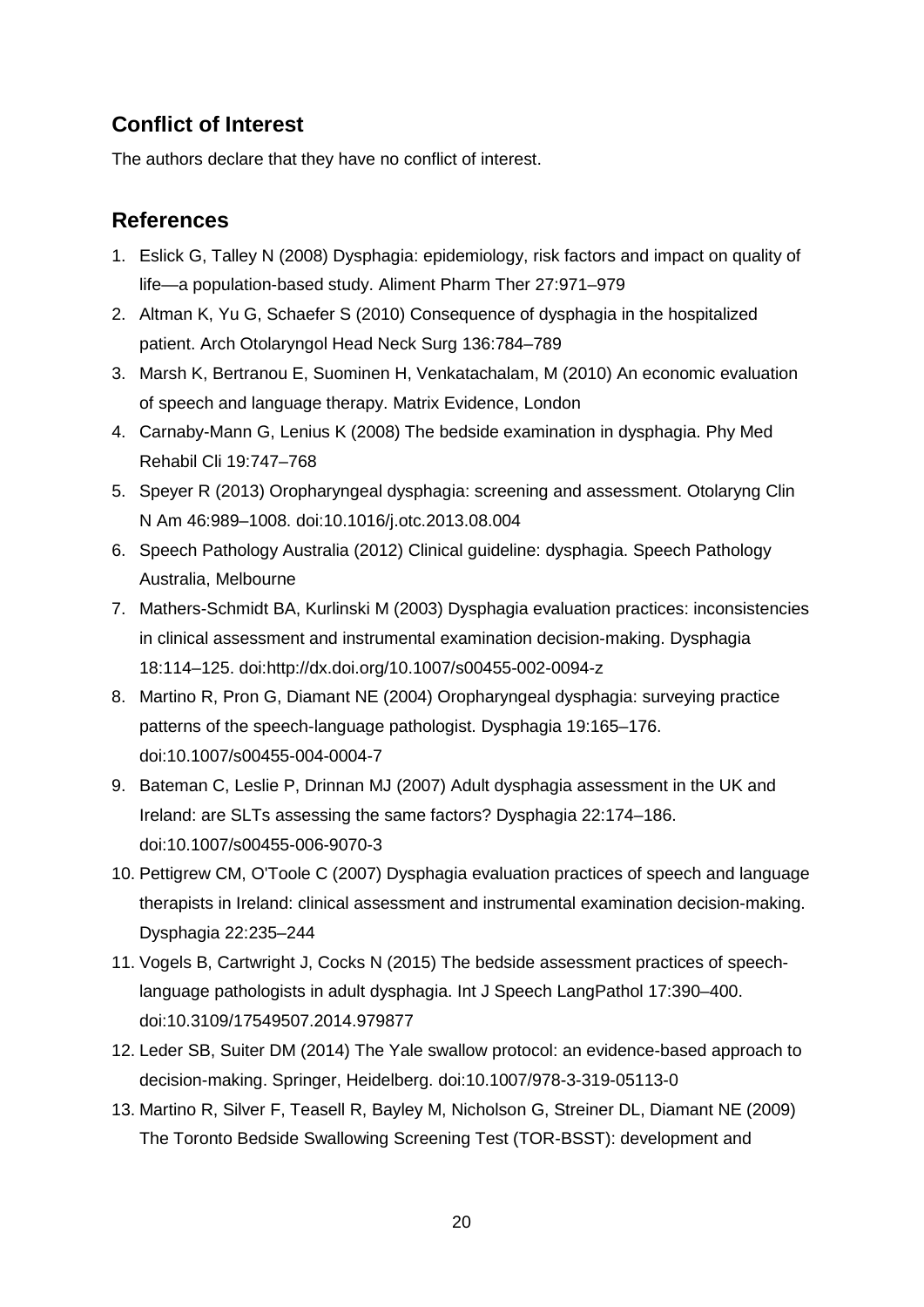validation of a dysphagia screening tool for patients with stroke. Stroke 40:555–561. doi:10.1161/STROKEAHA.107.510370

- 14. Mann G (2002) MASA: The Mann Assessment of Swallowing Ability. Singular, New York
- 15. Daniels SK, Anderson JA, Willson PC (2012) Valid items for screening dysphagia risk in patients with stroke: a systematic review. Stroke 43:892–897. doi:10.1161/STROKEAHA.111.640946
- 16. Gonzalez-Fernandez M, Sein MT, Palmer JB (2011) Clinical experience using the Mann Assessment of Swallowing Ability for identification of patients at risk for aspiration. Am J Speech Lang Pathol 20:331–336. doi:10.1044/1058-0360(2011/10-0082
- 17. Blauer SR, Bally K, Tschudi P, Martina B, Zeller A (2013) Acute cough illness in general practice—predictive value of clinical judgement and accuracy of requesting chest X-rays. Praxis 102:1287–1292
- 18. National Health and Medical Research Council of Australia and Australian Vice-Chancellors' Committee (2007) National statement on ethical conduct in human research. Australian Government, Canberra.

[http://www.nhmrc.gov.au/guidelines/publications/e72.](http://www.nhmrc.gov.au/guidelines/publications/e72) Accessed 15 March 2016

- 19. World Medical Association (2013) World Medical Association Declaration of Helsinki Ethical Principles for Medical Research Involving Human Subjects. JAMA 310:2191– 2194
- 20. Carnaby G (2012) Importance of a clinical exam/cranial nerve assessment. Perspect Swallow Disord Dysphagia 21:143–149
- 21. Schmidt HG, Rikers RM (2007) How expertise develops in medicine: knowledge encapsulation and illness script formation. Med Educ 41:1133–1139. doi:10.1111/j.1365- 2923.2007.02915.x
- 22. Crosskerry A (2009) A universal model of clinical reasoning. Acad Med 84:1022–1028
- 23. Norman G, Young M, Brooks L (2007) Non-analytical models of clinical reasoning: the role of experience. Med Educ 41:1140–1145. doi:10.1111/j.1365-2923.2007.02914.x
- 24. Charlin B, Boshuizen HP, Custers EJ, Feltovich PJ (2007) Scripts and clinical reasoning. Med Educ 41:1178–1184. doi:10.1111/j.1365-2923.2007.02924.x
- 25. Norman G (2005) Research in clinical reasoning: past history and current trends. Med Educ 39:418–427
- 26. Benner PA, Tanner CA, Chesla CA (1996) Expertise in nursing practice: caring, clinical judgment, and ethics. Springer Publishing Company, New York
- 27. Linacre JM (2002) Optimizing rating scale category effectiveness. Journal of Applied Measurement 3 (1):85-106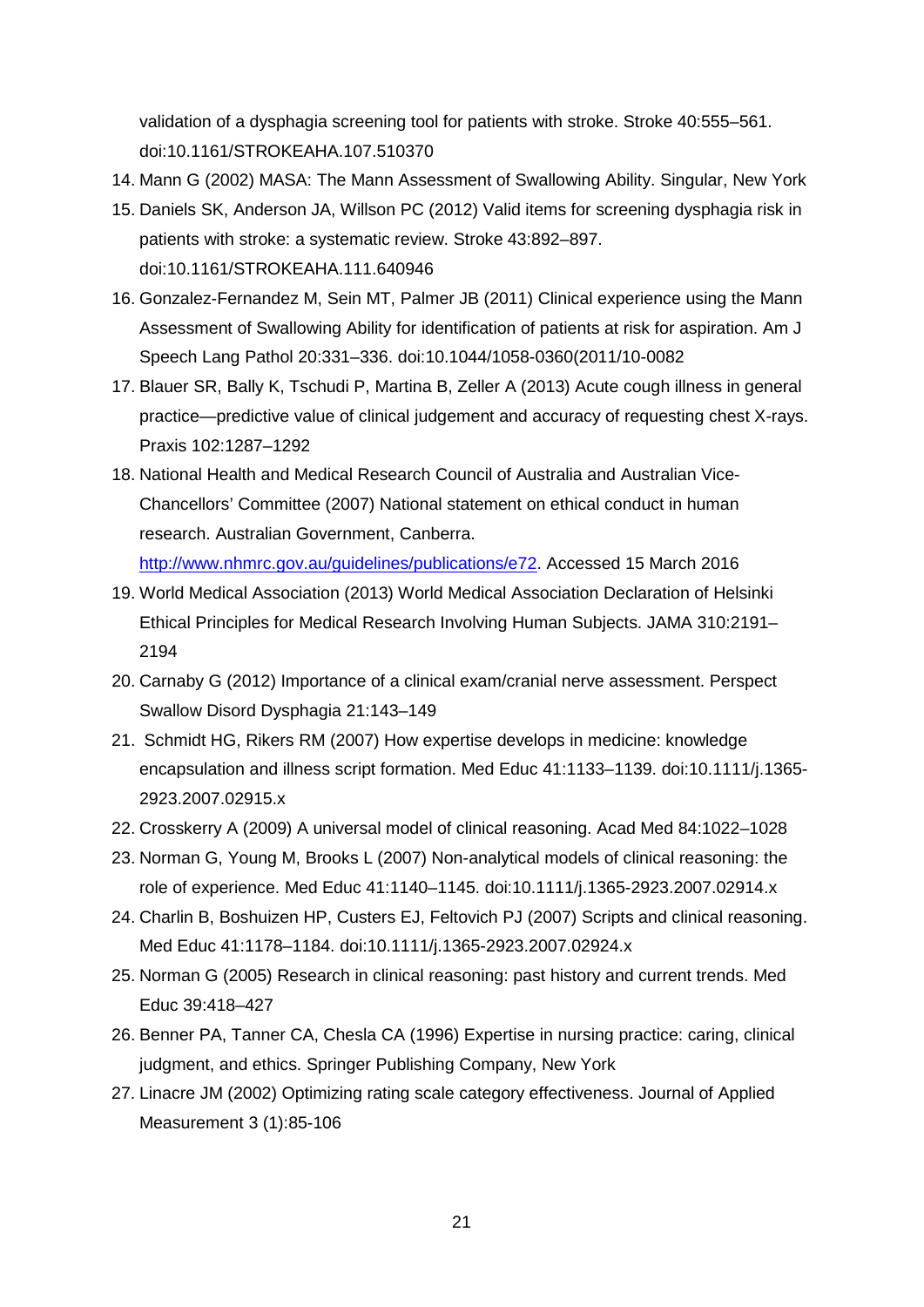- 28. Govaerts MJ, van der Vleuten CP, Schuwirth LW, Muijtjens AM (2007) Broadening perspectives on clinical performance assessment: rethinking the nature of in-training assessment. Adv Health Sci Educ 12:239–260. doi:10.1007/s10459-006-9043-1
- 29. Greenhalgh J, Flynn R, Long AF, Tyson S (2008) Tacit and encoded knowledge in the use of standardised outcome measures in multidisciplinary team decision making: a case study of in-patient neurorehabilitation. Soc Sci Med 67:183–194. doi:10.1016/j.socscimed.2008.03.006
- 30. Greenhalgh J, Long AF, Flynn R, Tyson S (2008) 'It's hard to tell': the challenges of scoring patients on standardised outcome measures by multidisciplinary teams: a case study of neurorehabilitation. BMC Health Serv Res 8:217. doi:10.1186/1472-6963-8-217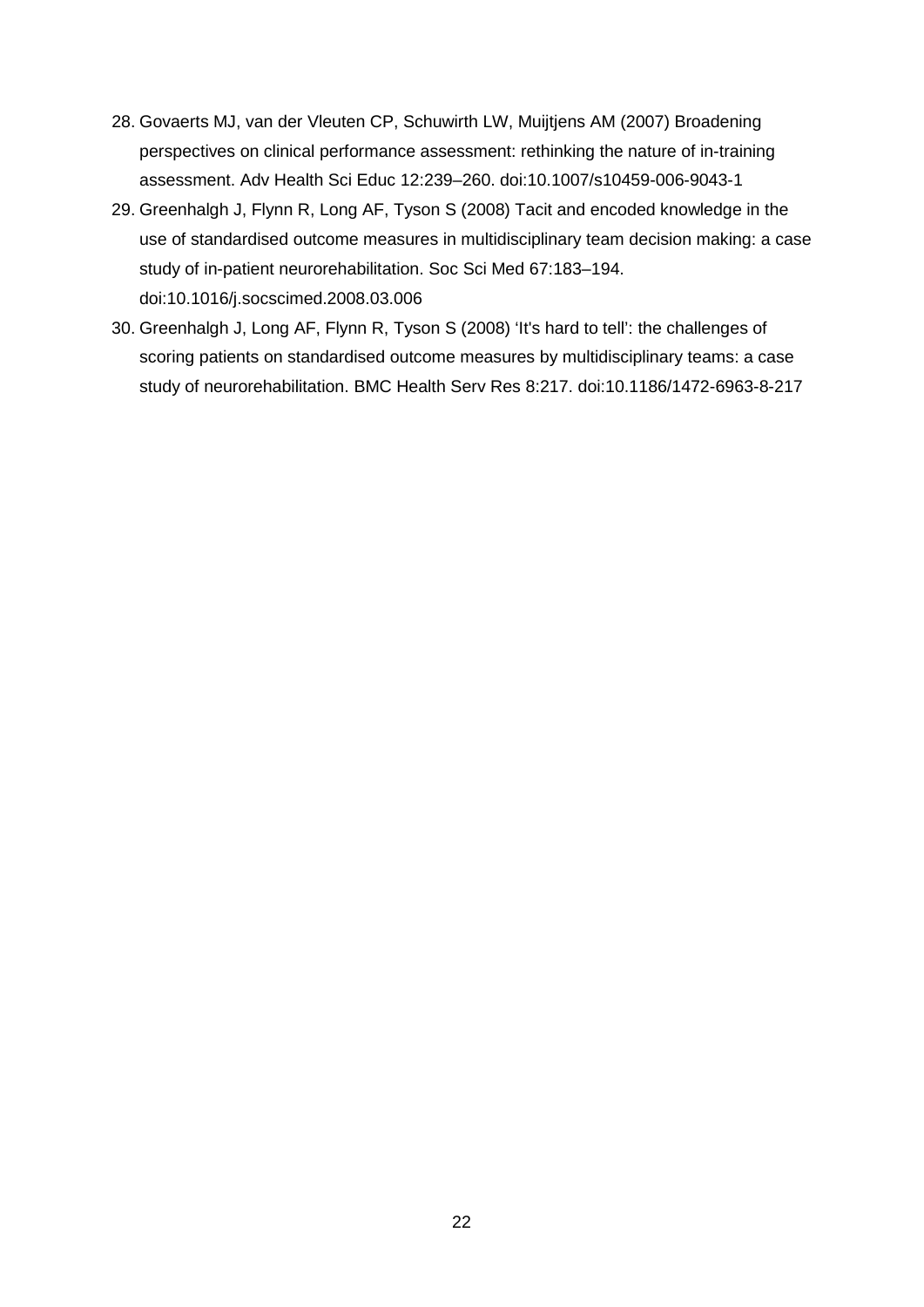## **Appendix 1: Speech Pathology Initial Dysphagia Assessment (SPIDA) Proforma SPEECH PATHOLOGY INITIAL DYSPHAGIA ASSESSMENT** - (incorporating the MASA, Mann, 2002)

| <b>Admission date:</b>                                          | Pre-admission residence:       |
|-----------------------------------------------------------------|--------------------------------|
| Referred by:                                                    | Pre-admission diet:            |
| <b>Referred for:</b>                                            | <b>Pre-SP Assessment diet:</b> |
| Referral date:                                                  | Social history:                |
| <b>Admission diagnoses:</b>                                     | <b>Admission details:</b>      |
|                                                                 |                                |
| SP associated diagnoses:                                        |                                |
|                                                                 |                                |
| PMHx:                                                           |                                |
|                                                                 |                                |
|                                                                 |                                |
|                                                                 |                                |
|                                                                 |                                |
| • Are any diagnoses progressive? <i>Y or N</i> Which diagnosis? |                                |

• **What is the severity of the progressive diagnosis?** mild / mod / severe

**CXR Date & Results:**

**CRP Date & Results: WCC Date & Results:**

|                                          |                                                |                                                                               |                                                                           |                                                                                       |                                 | Comment |
|------------------------------------------|------------------------------------------------|-------------------------------------------------------------------------------|---------------------------------------------------------------------------|---------------------------------------------------------------------------------------|---------------------------------|---------|
| <b>Alertness</b>                         | $\mathcal{D}$<br>no response to<br>speech      | 5<br>difficult to rouse                                                       | $\mathbf{R}$<br>fluctuates                                                | 10 <sup>10</sup><br>alert                                                             |                                 |         |
| Cooperation                              | $\mathcal{L}$<br>no cooperation                | 5.<br>reluctant                                                               | $\mathbf{R}$<br>fluctuating<br>cooperation                                | 10 <sup>10</sup><br>cooperative                                                       |                                 |         |
| <b>Auditory</b><br>comprehension         | $\mathcal{P}$<br>no response to<br>speech      | occasional motor<br>response if cued                                          | follows simple<br>conversation with<br>repetition                         | $\mathbf{R}$<br>follows ordinary<br>conversation with<br>little difficulty            | 10 <sup>10</sup><br><b>NAD</b>  |         |
| <b>Respiration</b>                       | $\mathcal{P}$<br>chest infection<br>suctioning | $\Delta$<br>coarse basal<br>crepitations<br>chest physiotherapy               | $\overline{a}$<br>fine basal crepitations                                 | $\mathbf{R}$<br>Sputum upper<br>airway<br>other condition                             | 10 <sup>10</sup><br>chest clear |         |
| <b>Respiratory rate</b><br>(for swallow) | no independent<br>control                      | some control/<br>uncoordinated                                                | $\overline{5}$<br>able to control breath<br>rate for swallow              |                                                                                       |                                 |         |
| <b>Dysphasia</b>                         | unable to assess                               | $\mathcal{D}$<br>no functional speech<br>sounds/single words                  | $\mathbf{R}$<br>express self in limited<br>manner short<br>phrases/ words | $\mathbf{A}$<br>mild difficulty finding<br>words or expressing<br><b>ideas</b>        | 5 <sup>1</sup><br><b>NAD</b>    |         |
| <b>Dyspraxia</b>                         | unable to assess                               | $\mathfrak{D}$<br>groping /inaccurate /<br>partial or irrelevant<br>responses | २<br>speech crude /<br>defective in accuracy<br>or speed on<br>command    | $\Delta$<br>speech accurate<br>after trial and error.<br>minor searching<br>movements | 5 <sup>1</sup><br><b>NAD</b>    |         |
| <b>Dysarthria</b>                        | unable to assess                               | $\mathcal{L}$<br>speech unintelligible                                        | speech intelligible but<br>obviously defective                            | slow with occasional<br>hesitation or slurring                                        | 5 NAD                           |         |
| <b>Trache</b>                            | trache/ cuffed                                 | 5.<br>trache/ fenestrated                                                     | 10<br>no trache                                                           |                                                                                       |                                 |         |

| <b>Oromotor Ax</b> |                                        |                                      |                                                                            |  |            |  |  |
|--------------------|----------------------------------------|--------------------------------------|----------------------------------------------------------------------------|--|------------|--|--|
|                    |                                        | $\sqrt{\sqrt{2}}$ - Normal / X - AbN | Comment                                                                    |  |            |  |  |
| CN V               |                                        |                                      |                                                                            |  |            |  |  |
|                    | Jaw - ROM/rate (motor)                 |                                      |                                                                            |  |            |  |  |
|                    | - Masseter palpation                   |                                      |                                                                            |  |            |  |  |
|                    | - Symmetry of movement                 |                                      |                                                                            |  |            |  |  |
| CN VII             | Forehead movement / frontalis symmetry |                                      |                                                                            |  |            |  |  |
|                    | Facial symmetry at rest                |                                      |                                                                            |  |            |  |  |
| Lip seal           |                                        |                                      |                                                                            |  |            |  |  |
|                    | no closure unable<br>to assess         | incomplete seal                      | unilaterally weak / mild impairment<br>poor maintenance occasional leakage |  | <b>NAD</b> |  |  |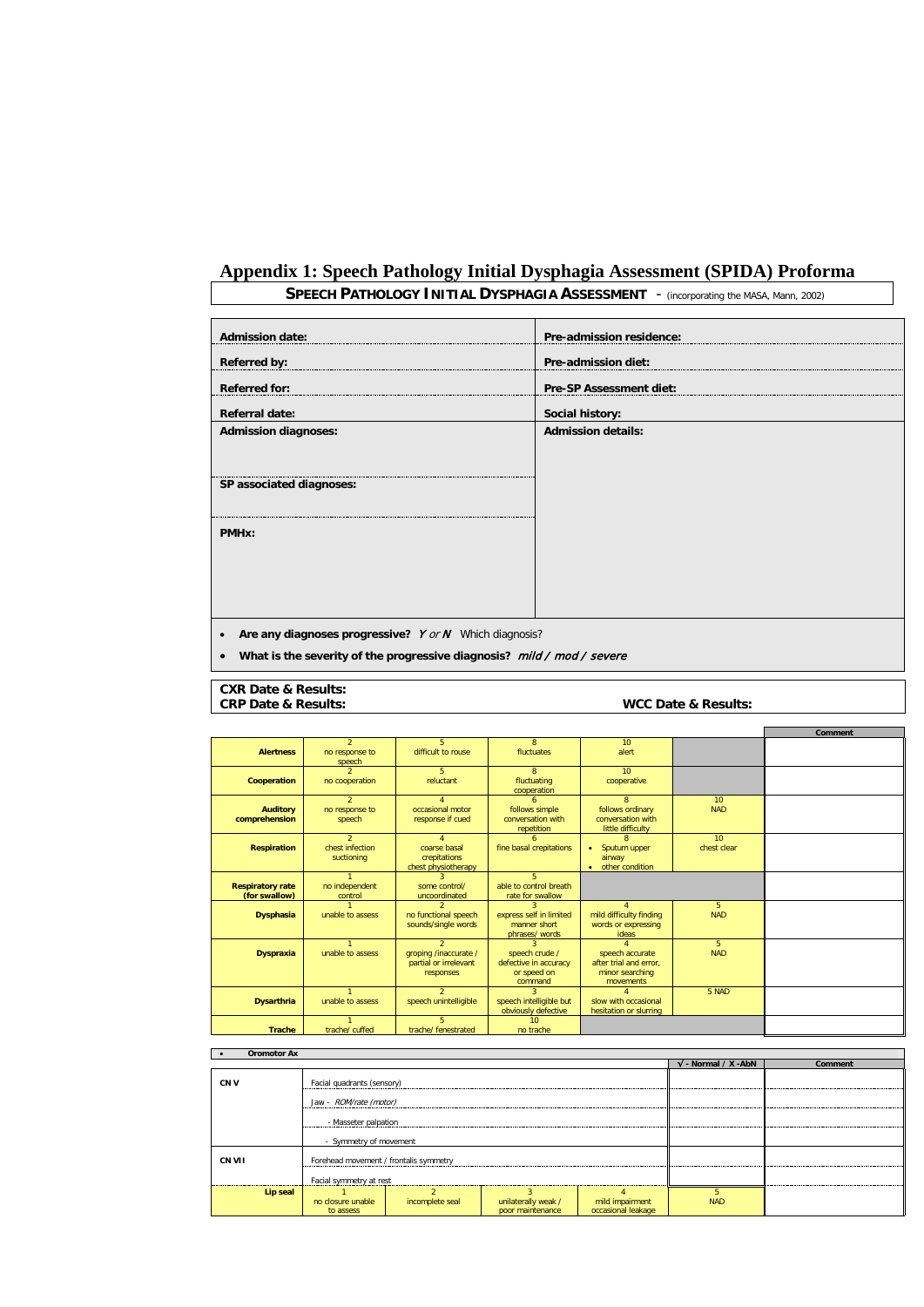|                                                                               |                                                       |                                                                                                | SPEECH PATHOLOGY INITIAL DYSPHAGIA ASSESSMENT - (incorporating the MASA, Mann, 2002) |                                                                     | $\sqrt{\ }$ - Normal / X -AbN          | Comment           |
|-------------------------------------------------------------------------------|-------------------------------------------------------|------------------------------------------------------------------------------------------------|--------------------------------------------------------------------------------------|---------------------------------------------------------------------|----------------------------------------|-------------------|
| $CN IX + X$                                                                   | Reflexive spontaneous swallow                         |                                                                                                |                                                                                      |                                                                     |                                        |                   |
|                                                                               | Pharyngeal sensation<br>$\overline{1}$                | $\overline{2}$                                                                                 | 3                                                                                    | $\overline{4}$                                                      | 5                                      |                   |
| Gag<br><b>Palate</b>                                                          | no gag<br>$\overline{2}$<br>no spread or<br>elevation | absent unilaterally<br>$\overline{4}$<br>minimal movement<br>nasal regurgitation/<br>$\bullet$ | diminished unilaterally<br>6<br>unilaterally weak                                    | diminished bilaterally<br>$\bf 8$<br>· slight asymmetry<br>• mobile | hyperflexive NAD<br>$10$<br><b>NAD</b> |                   |
| <b>Cough reflex</b>                                                           | $\overline{1}$<br>none observed/<br>unable to assess  | air escape<br>$\overline{\mathbf{3}}$<br>weak reflexive cough                                  | $\overline{5}$<br><b>NAD</b>                                                         |                                                                     |                                        |                   |
| <b>Voluntary cough</b>                                                        | $\overline{2}$<br>no attempt/<br>unable to assess     | attempt inadequate                                                                             | $\overline{8}$<br>attempt bovine                                                     | $\overline{10}$<br><b>NAD</b>                                       |                                        |                   |
| <b>Voice</b>                                                                  | 2 <sup>7</sup><br>aphonic unable to                   | $\frac{1}{4}$<br>wet/gurgling                                                                  | 6 <sup>1</sup><br>hoarse                                                             | $\bf 8$<br>• mild impairment<br>· slight huskiness                  | 10<br><b>NAD</b>                       |                   |
|                                                                               | assess                                                |                                                                                                |                                                                                      |                                                                     | $\sqrt{\ }$ - Normal / X -AbN          | Comment           |
| CN XII                                                                        | Tongue protrusion symmetry<br>$\overline{2}$          |                                                                                                | 6                                                                                    | 8                                                                   | 10                                     |                   |
| <b>Tongue movement</b>                                                        | no movement<br>$\frac{1}{2}$                          | minimal movement                                                                               | incomplete movement<br>$\overline{8}$                                                | mild impairment in<br>range<br>10                                   | full ROM                               |                   |
| Tongue strength                                                               | gross weakness<br>$\overline{2}$                      | unilateral weakness<br>5 <sub>1</sub>                                                          | minimal weakness<br>8                                                                | <b>NAD</b><br>10                                                    |                                        |                   |
| <b>Tongue</b><br>coordination                                                 | no movement/<br>unable to assess                      | gross incoordination                                                                           | mild incoordination                                                                  | <b>NAD</b>                                                          |                                        |                   |
| <b>Oral Intake Trials</b><br><b>Consistencies trialled</b>                    |                                                       |                                                                                                |                                                                                      |                                                                     |                                        |                   |
| <b>ORAL PHASE</b>                                                             |                                                       |                                                                                                |                                                                                      |                                                                     |                                        | Comment           |
| <b>Oral Preparation</b>                                                       | $\overline{2}$<br>unable to examine                   | $\overline{4}$<br>no bolus formation no<br>attempt                                             | 6 minimal chew thrust<br>gravity assisted                                            | 8<br>lip or tongue seal bolus<br>escape                             | 10<br><b>NAD</b>                       |                   |
| <b>Oral transit</b>                                                           | no movement<br>observed                               | $\overline{4}$<br>delay<br>$> 10$ seconds                                                      | -6<br>delay<br>$> 5$ seconds                                                         | $\boldsymbol{8}$<br>delay<br>$> 1$ second                           | $\overline{10}$<br><b>NAD</b>          |                   |
| <b>Bolus clearance</b>                                                        | $\overline{2}$<br>no clearance                        | 5<br>some clearance /                                                                          | 8 <sup>°</sup><br>significant clearance /                                            | 10 <sup>°</sup><br>full cleared                                     |                                        |                   |
| <b>Additional oral phase features</b>                                         |                                                       | residue                                                                                        | minimal residue                                                                      |                                                                     |                                        |                   |
|                                                                               |                                                       |                                                                                                |                                                                                      |                                                                     |                                        |                   |
| PHARYNGEAL PHASE                                                              |                                                       |                                                                                                |                                                                                      |                                                                     |                                        | Comment           |
| <b>Pharyngeal phase</b>                                                       | $\overline{2}$<br>no swallow/ unable<br>to assess     | $\overline{5}$<br>• pooling/ gurgling<br>· laryngeal elevation<br>incomplete                   | $\overline{8}$<br>· laryngeal elevation<br>mildly restricted<br>· slow initiation    | 10<br><b>NAD</b>                                                    |                                        |                   |
| Pharyngeal<br>response                                                        | $\mathbf{1}$<br>not coping/<br>gurgling               | 5<br>cough before/ during/<br>after swallow                                                    | 10 <sup>°</sup><br><b>NAD</b>                                                        |                                                                     |                                        |                   |
| Wet voice after swallow                                                       |                                                       |                                                                                                |                                                                                      |                                                                     | $\sqrt{-Y}$ es / X - No                | Comment           |
| Additional pharyngeal phase features                                          |                                                       |                                                                                                |                                                                                      |                                                                     |                                        |                   |
|                                                                               |                                                       |                                                                                                |                                                                                      |                                                                     |                                        |                   |
|                                                                               | Oral Hygiene / Saliva Management / Dentition          |                                                                                                |                                                                                      |                                                                     |                                        |                   |
|                                                                               |                                                       |                                                                                                |                                                                                      |                                                                     |                                        |                   |
| <b>Saliva</b>                                                                 | $\mathbf{1}$<br>gross drool                           | $\overline{2}$<br>some drool consistently                                                      | 3<br>drooling at times                                                               | $\overline{4}$<br>frothy/ expectorated                              | 5<br><b>NAD</b>                        | Comment           |
| <b>Assessment Findings</b>                                                    |                                                       |                                                                                                |                                                                                      |                                                                     |                                        |                   |
|                                                                               |                                                       |                                                                                                |                                                                                      |                                                                     |                                        | <b>MASA SCORE</b> |
|                                                                               |                                                       |                                                                                                |                                                                                      |                                                                     |                                        |                   |
| <b>Recommendations</b><br>$\bullet$                                           |                                                       |                                                                                                |                                                                                      |                                                                     |                                        |                   |
| Diet / Fluid consistency:<br>$\bullet$<br>Medication management:<br>$\bullet$ |                                                       |                                                                                                |                                                                                      |                                                                     |                                        |                   |
| Mealtime strategies:<br>٠                                                     |                                                       |                                                                                                |                                                                                      |                                                                     |                                        |                   |
|                                                                               |                                                       |                                                                                                |                                                                                      |                                                                     |                                        |                   |
|                                                                               |                                                       |                                                                                                |                                                                                      |                                                                     |                                        |                   |
|                                                                               |                                                       |                                                                                                |                                                                                      |                                                                     |                                        |                   |
| Plan<br>$\bullet$                                                             |                                                       |                                                                                                |                                                                                      |                                                                     |                                        |                   |
| ATS coded D<br>$\bullet$<br>Long Term Goal:<br>$\bullet$                      | D/w Pt/Carer D                                        | D/w Nursing D                                                                                  |                                                                                      |                                                                     |                                        |                   |
|                                                                               |                                                       |                                                                                                |                                                                                      |                                                                     |                                        |                   |
| Short Term Goal:<br>$\bullet$                                                 |                                                       |                                                                                                |                                                                                      |                                                                     |                                        |                   |
| Management Plan:                                                              |                                                       |                                                                                                |                                                                                      |                                                                     |                                        |                   |